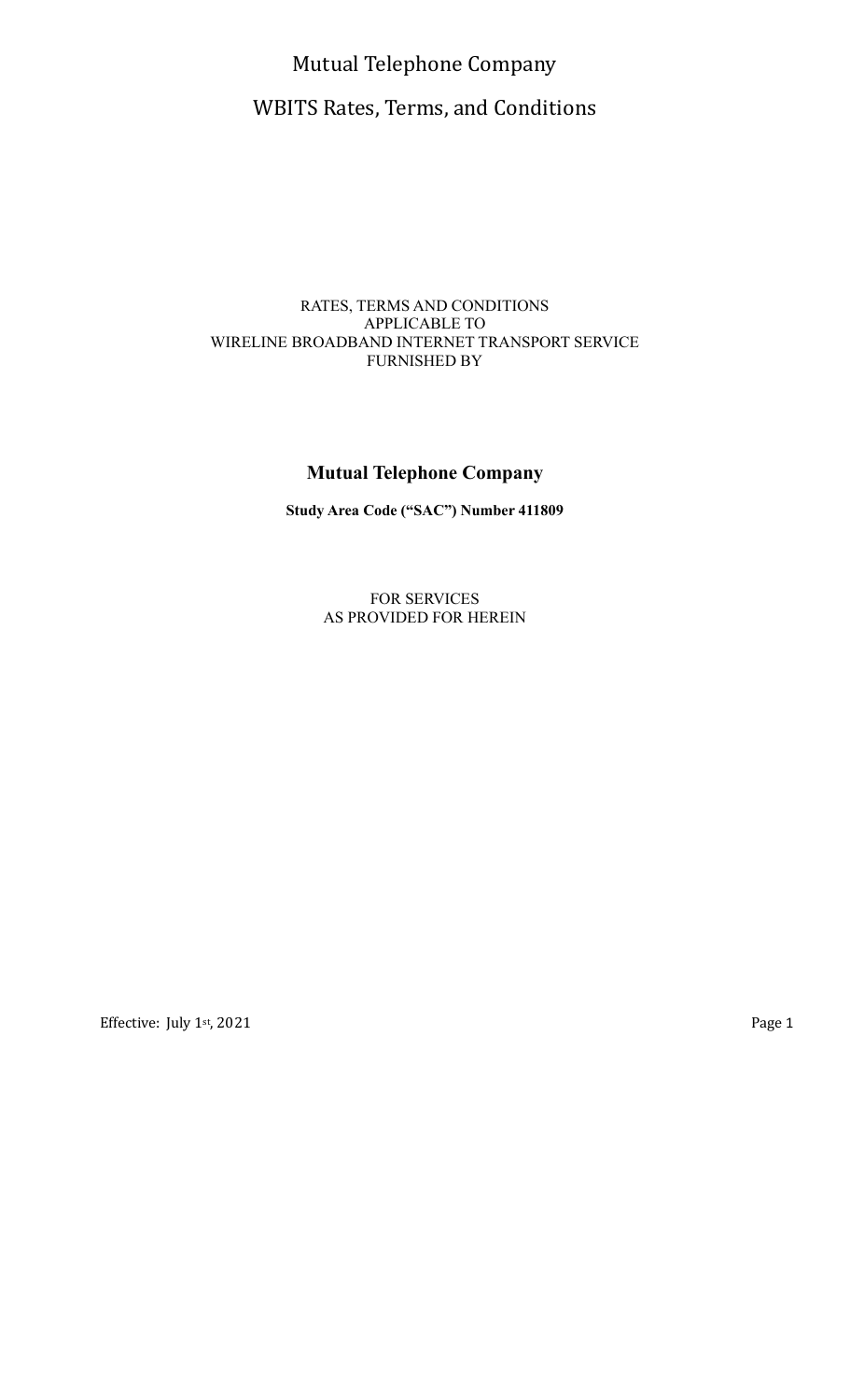### T**ABLE OF CONTENTS**

#### **Section 1: General**

1.1 Application of Rates, Terms and Conditions 1.2 Definitions

#### **Section 2: Terms and Conditions**

- 2.1 Undertaking of the Company
- 2.2 Obligations of the Customer
- 2.3 Liabilities of the Company
- 2.4 Application for Service
- 2.5 Access Service Request (ASR)
- 2.6 Charges and Payments for Service
- 2.7 Termination or Denial of Service by the Company
- 2.8 Billing Disputes
- 2.9 Limitations

#### **Section 3: Description of Service**

3.1 General

- 3.2 WBITS Service Classes and Options
- 3.3 WBITS Provisioning
- 3.4 Rate Regulations
- 3.5 WBITS Access Service Wholesale Pricing Plan

#### **Section 4: Rates and Charges**

4.1 WBITS DSL Monthly/Term Recurring and Nonrecurring Charges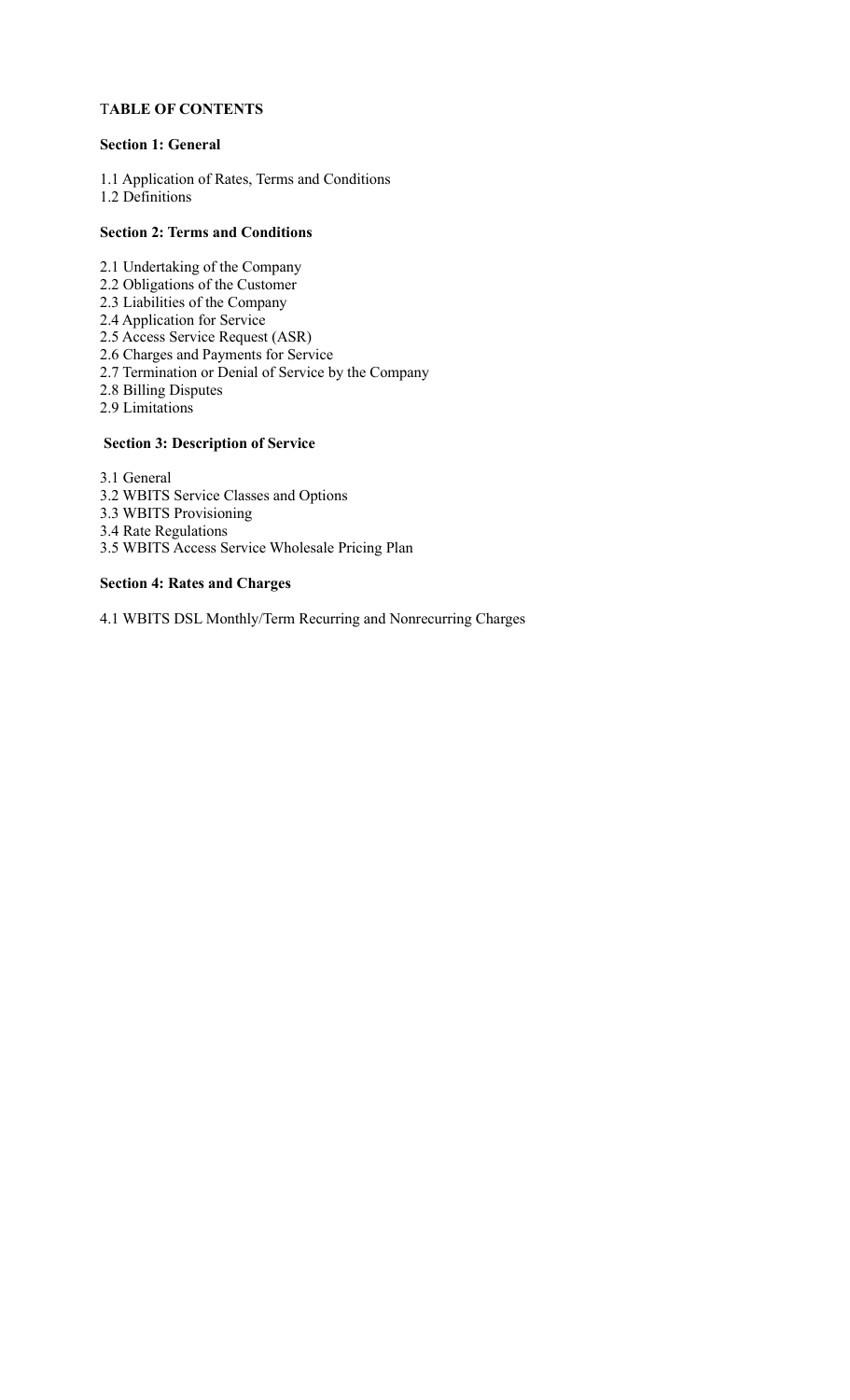## WBITS Rates, Terms, and Conditions

#### **1. General**

#### **1.1 Application of Rates, Terms and Conditions**

 1.1.A Mutual Telephone Company is an incumbent local exchange carrier ("ILEC"), Study Area Code ("SAC") 411809 and FCC Form 499 Filer ID 809457, operating in the state of Kansas, and is hereinafter referred to as the "Company."

 1.1.B The rates, terms and conditions contained within this document, hereinafter referred to as "Rates, Terms and Conditions," are applicable to the Company's provision of Wireline Broadband Internet Transport Service ("WBITS"), hereinafter collectively or individually referred to alternatively as Service or Wireline Broadband Internet Transport Service or WBITS, as specified herein. Service is furnished subject to the availability of suitable facilities as determined by the Company and subject to transmission, atmospheric and like conditions. By accepting Service from the Company, the Customer accepts these Rates, Terms and Conditions as a binding agreement between the Customer and the Company.

 1.1.C WBITS is available from the Company as, WBITS Asymmetric Digital Subscriber Line ("ADSL") Access Service.

 1.1.D The Company offers the Services pursuant to the Rates, Terms and Conditions and subject to the jurisdiction of the Federal Communications Commission ("FCC") pursuant to Title II of the Communications Act of 1934, as Amended (47 USC  $\S 201-276$ ), on a common-carriage permissively detariffed basis.

 1.1.E The Company offers Services where technically feasible within its incumbent local exchange carrier ("ILEC") exchange boundaries in the state of Kansas. For purposes of interstate services, including permissively detariffed WBITS as is comprehended by the Services, the Company's serving area is identified as a study area with a discrete SAC 411809.

 1.1.F The provision of Service by the Company as set forth in these Rates, Terms and Conditions does not constitute a joint undertaking with the Customer for the furnishing of any service.

 1.1 G The Company may at its sole discretion modify the Rates, Terms and Conditions. Modification will be effective thirty (30) days after posting of revised Rates, Terms and Conditions on the Company's Internet web site.

#### **1.2 Definitions**

Certain terms used throughout these Rates, Terms and Conditions are defined as follows:

 1.2.A Asymmetric Digital Subscriber Line ("ADSL") The term "Asymmetric Digital Subscriber Line ("ADSL") denotes an access technology that allows voice and high speed data to be sent simultaneously over local exchange service facilities. ADSL supports the transmission of data signals at a different speed when receiving data (downstream rate) than when sending data (upstream rate).

 1.2.B Application for Service An Application for Service standard order form which includes all pertinent billing, technical, volume discounts, term discounts and other descriptive information which will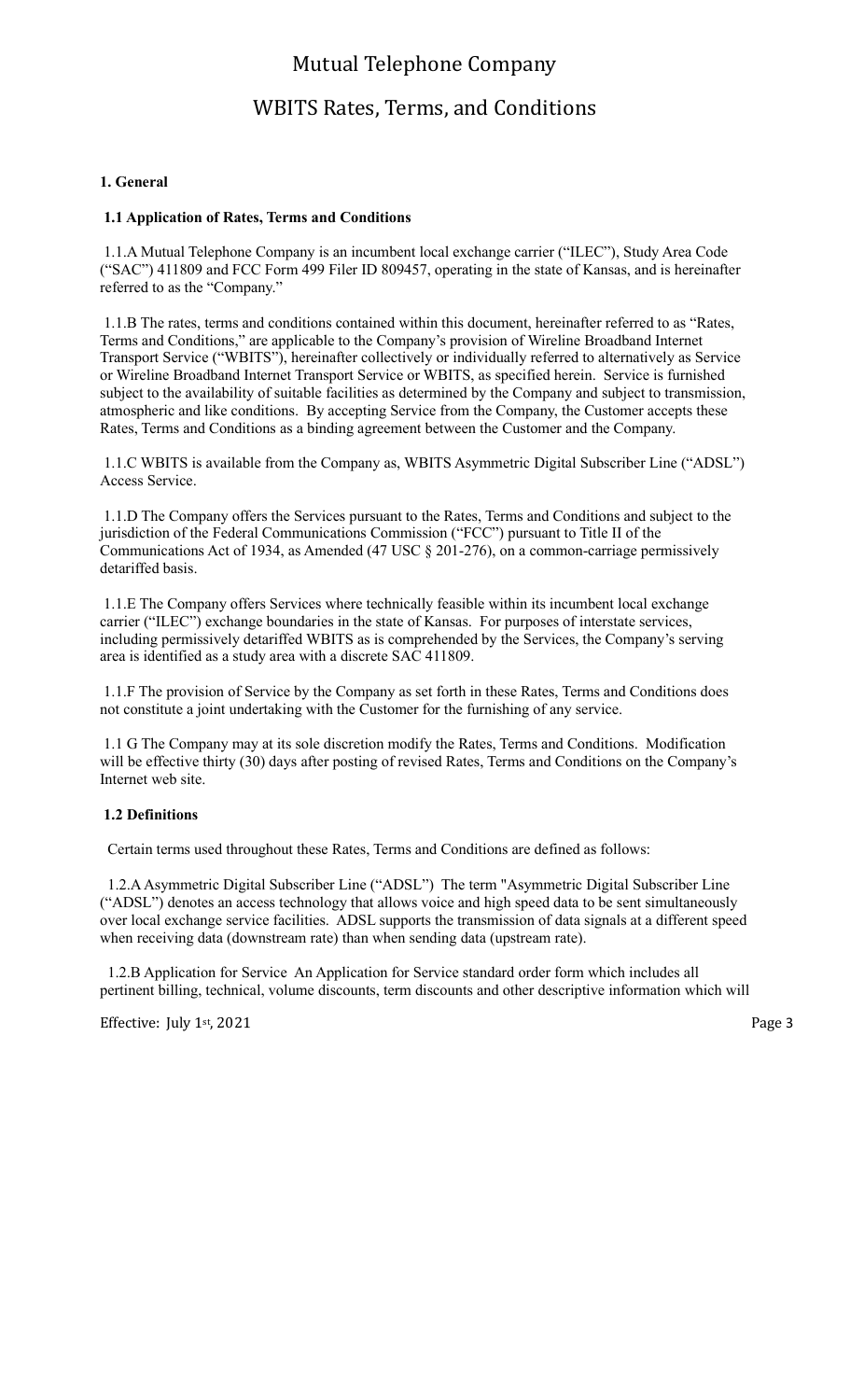enable the Company to provide and bill the Service as required.

 1.2.C Company The term "Company" refers to Mutual Telephone Company, study area designation 411809 and FCC Form 499 Filer ID 809457, operating in the state of Kansas.

 1.2.D Customer The term "Customer" is any individual, partnership, association, trust, corporation, cooperative or governmental agency or other entity which utilizes the Services provided by the Company. A Customer, as set forth herein, is responsible for the payment of charges and for compliance with all applicable terms of the Rates, Terms and Conditions.

 1.2.E Customer Premises Equipment ("CPE") Customer premises equipment ("CPE") is terminal equipment or facilities provided by persons other than the Company and connected to the Company's Services and/or facilities. Customer premises equipment includes, but is not limited to, equipment provided by the Customer's agent, or by the Customer's end user customer.

 1.2.F Digital Subscriber Line ("DSL") Access Service Connection Point The term "Digital Subscriber Line ("DSL") Access Service Connection Point" is a location designated by the Company that serves as an aggregation point for the collection of Company WBITS traffic from multiple Digital Subscriber Line Access Multiplexers ("DSLAMs") or comparable packet-mode data modem equipment. Network Service Providers establish connections to the Company's WBITS network at the Company designated DSL Access Service Connection Point. Access Service Connection Points are designated in NECA's Tariff FCC No. 4. Associated rates are billed per NECA's Tariff FCC No. 5.

 1.2.G Ethernet Ethernet is a physical link protocol reflecting the two lowest layers of the DNA/OS1 model. Standards applicable to Ethernet transmission are established by the Institute of Electrical and Electronics Engineers ("IEEE"). Associated rates are billed per NECA's Tariff FCC No. 5.

 1.2.H Federal Universal Service Charge ("FUSC") The Federal Universal Charge ("FUSC") is a charge billed to Customers on interstate telecommunications services that are purchased either by parties who are not contributors to federal Universal Service under 47 CFR § 54.709(a) or by contributors to federal Universal Service who use the interstate telecommunications service purchased as a component of a nontelecommunications retail service for which the revenues are not subject to federal Universal Service contribution. Associated rates are billed per NECA's Tariff FCC No. 5.

 1.2.I Incumbent Local Exchange Carrier ("ILEC") Incumbent Local Exchange Carrier ("ILEC") has the same meaning as Section 251(h) of the Communications Act, as Amended 47 U.S.C. § 251(h)(1).

 1)DEFINITION.--For purposes of this section, the term ''incumbent local exchange carrier'' means, with respect to an area, the local exchange carrier that--(A) on the date of enactment of the Telecommunications Act of 1996, provided telephone exchange service in such area; and (B)(i) on such date of enactment, was deemed to be a member of the exchange carrier association pursuant to section 69.601(b) of the Commission's regulations (47 C.F.R. 69.601(b)); Or (ii) is a person or entity that, on or after such date of enactment, became a successor or assign of a member described in clause (i).

 1.2.J Internet The Internet is "the international computer network of both Federal and non-Federal interoperable packet switched data networks," 47 USC  $\S 230(f)(1)$ . The Internet is also described as "the combination of computer facilities and electromagnetic transmission media, and related equipment and software, comprising the interconnected worldwide network of computer networks that employ the Transmission Control Protocol/Internet Protocol or any successor protocol to transmit information,"47 USC §231(e)(3).

1.2.K Internet Protocol ("IP") The Internet Protocol ("IP") is the industry standard method or protocol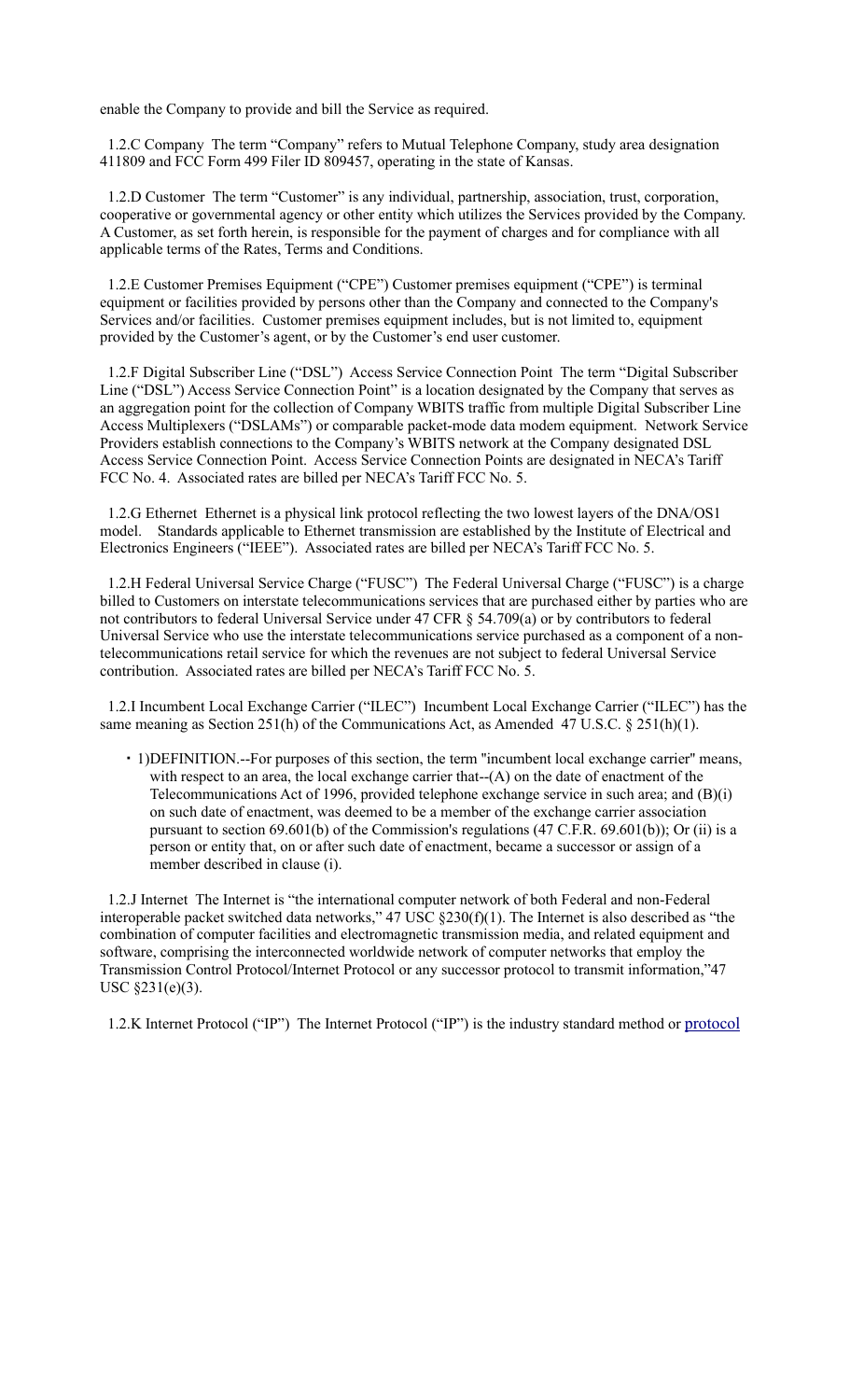### WBITS Rates, Terms, and Conditions

by which data is sent from one computer to another on the Internet.

 1.2.L Internet Service Provider ("ISP") An Internet Service Provider ("ISP") is an organization that provides access to the Internet. The ISP provides the username, password and customer service to the end user Internet customer.

 1.2.M NECA Tariff FCC No. 5 The National Exchange Carrier Association, Inc. ("NECA") Tariff FCC No. 5 is the interstate access tariff filed by NECA on behalf of members of NECA. The Company is a member of NECA and a participant in the NECA Common Line and Traffic Sensitive Pools. Additionally, the Company is an issuing carrier for NECA Tariff FCC No. 5. Because the Company is an issuing carrier, it is pursuant to the rates and regulations of NECA Tariff FCC No. 5 that Customers must order interstate Special Access services or Public Packet Data Network service required for connection to the Company's WBITS network at the Company's DSL Access Connection Point.

 1.2.N kbps kbps is the widely recognized abbreviation for "kilobits per second", a measure of data transfer speed. The "k" in kbps is lowercase to indicate measurement in decimal, i.e. 1 kbps is 1,000 kilobits per second.

 1.2.O Mbps Mbps is the widely recognized abbreviation for "megabits per second" indicating a data transfer speed of one million bits per second.

 1.2.P Multi-Media Multi-Media refers to data transport services that include data, text, audio, and visual content through use of Internet Protocol.

 1.2.Q Network Interface Device ("NID") The Network Interface Device ("NID") includes any potential means of interconnection with customer premises inside wiring at the point where the carrier's local loop facilities end, such as at a cross connect device used to connect the loop to customer-controlled inside wiring. This includes all features, functions, and capabilities of the facilities used to connect the loop to premises wiring, regardless of the specific mechanical design. Where the connection between the Company's serving wire center and the customer's end user premises is by fiber optical cable, the NID may be an Optical Network Terminal ("ONT").

 1.2.R Network Service Providers Network Service Providers are Internet Service Providers ("ISPs") or Multi-Media providers who provide retail services to end user customers based on transmission of data through use of Internet Protocol.

 1.2.S Optical Network Terminal ("ONT") An optical network terminal ("ONT") resides at the end user customer premises end of the passive optical network ("PON"). The ONT provides the interface between the network and the end user customer's equipment.

 1.2.T Rates, Terms and Conditions "Rates, Terms and Conditions" refers to this document as a whole comprising the rates, terms and conditions applicable to the provision of Services to Customers by the Company.

 1.2.U Services "Services" comprise the Wireline Broadband Internet Transport Service ("WBITS") offerings by the Company under these Rates, Terms and Conditions.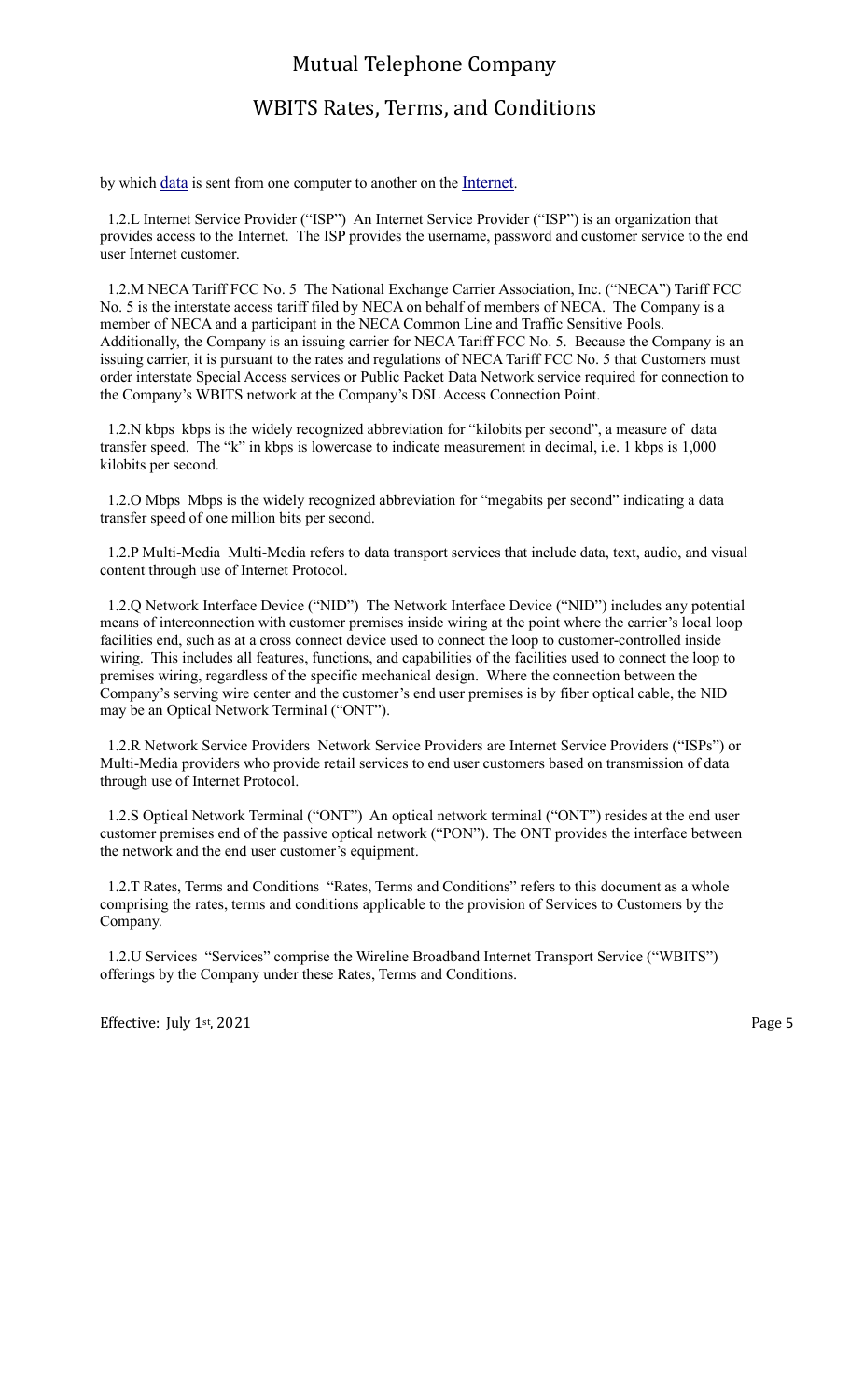1.2.V Study Area A study area is a geographic segment of an ILEC's telephone operations and generally corresponds to an incumbent local exchange carrier's entire service territory within a state for which the National Exchange Carrier Association, Inc. ("NECA") has assigned a six-digit study area code ("SAC").

 1.2.W Symmetric Digital Subscriber Line ("SDSL") The term "Symmetric Digital Subscriber Line (SDSL)" denotes an access technology that allows high speed data to be sent over local exchange service facilities. SDSL supports the transmission of data signals at the same speed when receiving data (downstream rate) and transmitting data (upstream rate).

 1.2.X Telecommunications Telecommunications is the transmission of voice communications or, subject to the transmission capabilities of the service, the transmission of data, facsimile, signaling, metering, or any other form of intelligence.

 1.2.Y Voice-Data WBITS The term "Voice-Data" when used in the context of WBITS refers to provision of Service over a line that also carries Company provided local exchange switched voice service to the customer premises. Voice-Data WBITS will be Voice-Data WBITS ADSL.

 1.2.Z Wire Center A wire center is the location of an ILEC switching facility and also may refer to the area encompassed by the wire center boundaries defining the area in which all customers are connected to a given wire center.

 1.2.AA Wireline Broadband Internet Transport Service ("WBITS") Wireline Broadband Internet Transport Service ("WBITS") is a high-speed data access service that is made available to Network Service Providers for connection to the Company's end user customers over existing company local exchange facilities for provision broadband services employing Internet Protocol. WBITS may be provided under one Class of Services, WBITS ADSL or WBITS SDSL.

#### **2. Terms and Conditions**

#### **2.1 Undertaking of the Company**

#### 2.1.A Scope

 (1) The Company makes Services available to Network Service Providers. Services are described in Section 3 of these Rates, Terms and Conditions.

 (2) Connecting the Customer's network to the Company's WBITS network requires the Customer to order Special Access or Public Packet Data Network transport services sufficient to carry the Customer's data between its premises and the Company's designated DSL Access Connection Point. Special Access or Public Packet Data Network transport services within the Company's serving area must be obtained from the Company under National Exchange Carrier Association, Inc. ("NECA") Tariff FCC No. 5. The Company is an issuing carrier for NECA Tariff FCC No. 5 and bills Customers the rates established in NECA Tariff FCC No. 5 for services ordered pursuant thereto.

 (3) For purposes of connection from the Customer Designated Premises ("CDP") to the Company's DSL Access Connection Point, the Company provides the following services pursuant to NECA Tariff FCC No. 5 and subject to technical capability.

Interstate Special Access Service: High Capacity Service

Public Packet Data Network: Ethernet Transport Service ("ETS")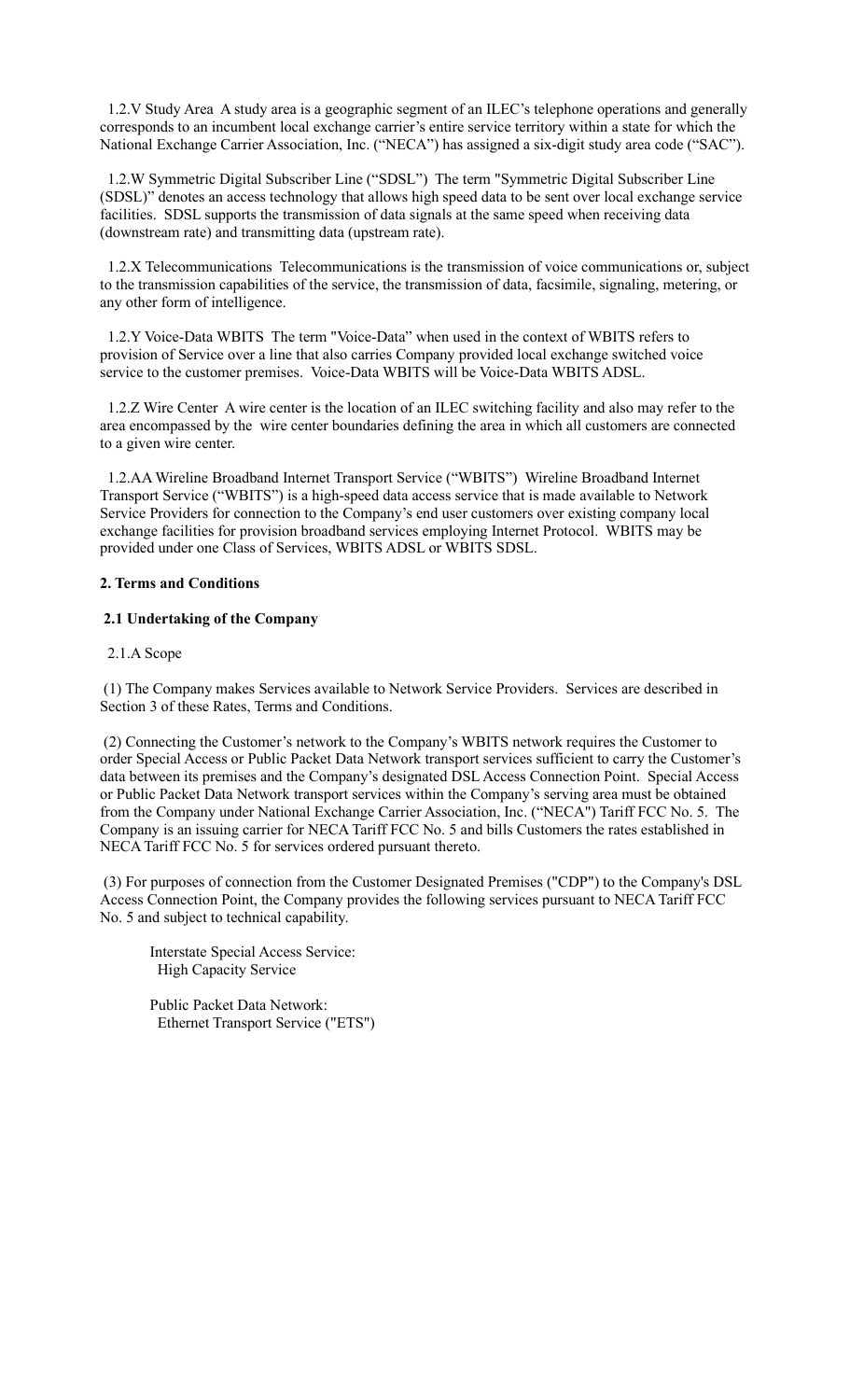## WBITS Rates, Terms, and Conditions

 (4) NECA Tariff FCC No. 5 regulations and rates respecting Asymmetric Digital Subscriber Line ("ADSL") Access Service or Symmetric Digital Subscriber Line ("SDSL") Access Service do not apply to any service provided by the Company. Instead, the Company makes WBITS available on a permissively detariffed, common carriage basis under these Rates, Terms and Conditions.

#### 2.1.B Limitations

 (1) The Services provided pursuant to these Rates, Terms and Conditions are offered subject to the availability of suitable facilities as determined by the Company and the other provisions of these Rates, Terms and Conditions.

 (2) The Company does not undertake to transmit communications or messages, but rather furnishes facilities, Service and equipment for such transmissions by the Customer.

 (3) The Company retains the right to deny Service to any Customer that fails to comply with the rules and regulations of these Rates, Terms and Conditions, or other applicable rules, regulations or laws.

 (4) Title to all facilities provided by the Company under these terms and conditions remains with the Company.

#### **2.2 Obligations of the Customer**

 2.2.A All Customers assume general responsibilities in connection with the provision and use of the Company's Service. General responsibilities are described in this section. When facilities, equipment, and/or communication systems provided by others are connected to the Company's facilities, the Customer assumes the additional responsibilities as set forth in Section 2.2, herein.

 2.2.B The Customer is responsible for the payment of all charges for any and all Services or facilities provided by the Company to the Customer.

 2.2.C The Customer shall indemnify and save harmless the Company from and against all loss, liability, damage and expense, including reasonable counsel fees, due to claims for libel, slander, or infringement of copyright or trademark in connection with any material transmitted by the Customer using the Company's Services; and any other claim resulting from any act of omission of the Customer in the use of the Company's facilities.

#### 2.2.D Dealings with End User Customers

 (1) The Customer will deal directly with its end user customers with respect to all matters pertaining to the service provided, including marketing, sales, ordering, installation, maintenance, trouble reporting, repair, billing and collections. The Customer will not direct its end users to contact the Company for any aspect of the service the Customer provides with Services provided by the Company.

 (2) The Customer will submit orders for WBITS to the Company in a format and manner designated by the Company.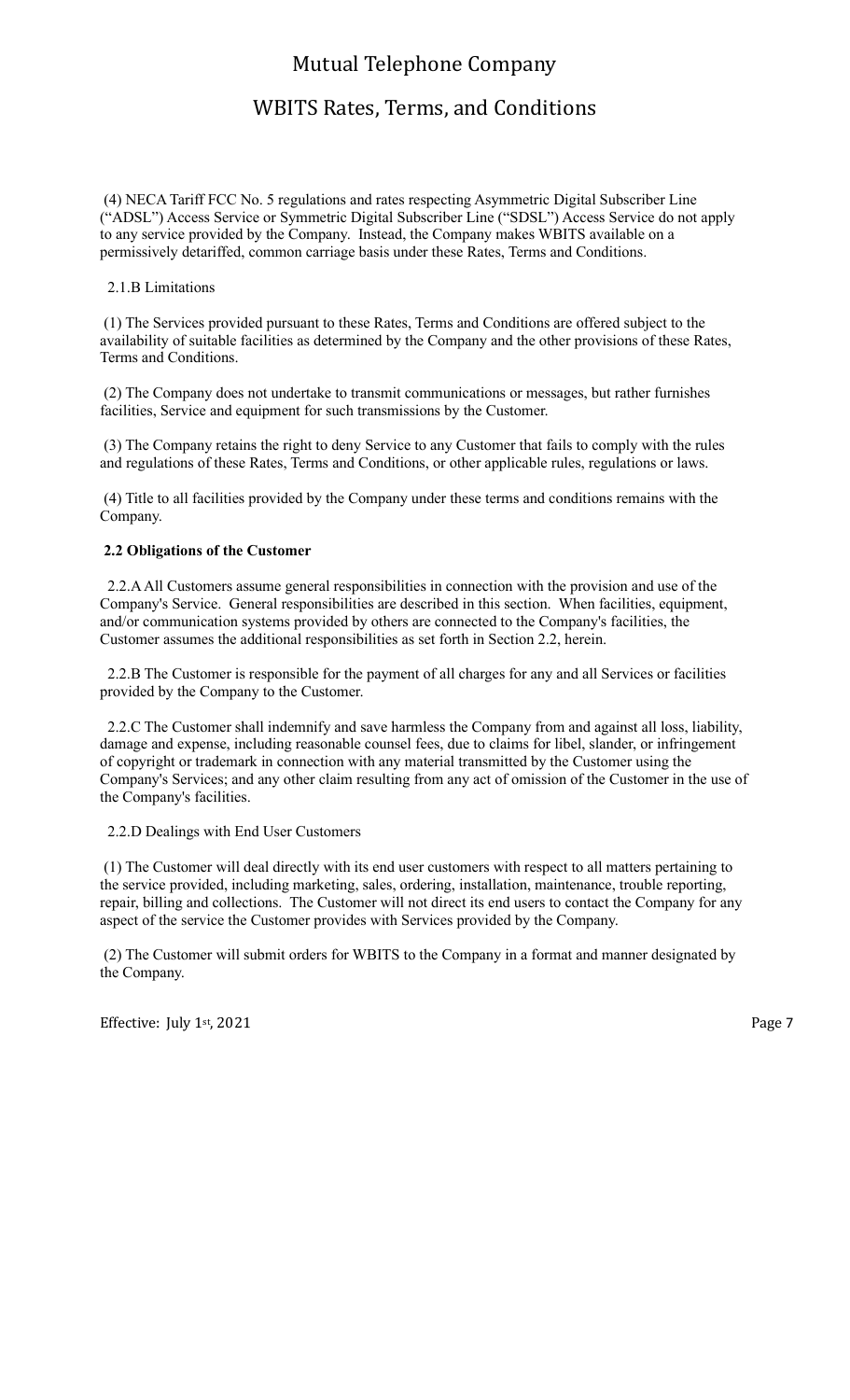(3) The Customer will obtain the appropriate authorization to allow the Company to provision WBITS Voice-Data Service over the Customer's end user's existing telephone exchange service line.

 2.2.E The Customer shall reimburse the Company for damages to the Company's facilities caused by any negligence or willful act or acts on the part of the Customer.

 2.2.F In the event a suit is brought by the Company, or an attorney is retained by the Company to collect any bill or enforce the terms of these Rates, Terms and Conditions against a Customer, that Customer shall be responsible for payment of all reasonable attorney's fees, court costs, costs of investigation and any and all other related costs and expenses incurred by the Company in connection therewith.

 2.2.G The Customer understands that the Services are furnished subject to the condition that there will be no abuse, fraudulent and/or illegal use thereof. Such activity includes, but is not limited to:

(a) Using the Service for any purpose which is in violation of any law.

(b) Obtaining or attempting to obtain Services through any scheme, false representation and/or use of any fraudulent means or devices whatsoever with the intent to avoid payment, in whole or in part, of charges for Services, or assisting any other person or firm in such regard.

(c) Using the Services in a manner that interferes unreasonably with the use of Service by one or more other Customers.

#### **2.3 Liabilities of the Company**

 2.3A Except as stated in this Section 2.3, the Company shall have no liability or damages of any kind arising out of or related to events, acts, rights or privileges contemplated in the Rates, Terms and Conditions.

 2.3.B The liability of the Company for damages resulting in whole or in part from or arising in connection with the furnishing of Service under the Rates, Terms and Conditions including, but not limited to, mistakes, omissions, interruptions, delays, errors or other defects or misrepresentations shall not exceed an amount equal to the charges under the Rates, Terms and Conditions applicable to the specific period that was affected. No other liability shall attach to the Company. In no event shall the Company be liable for special, punitive, consequential or incidental damages. The Company disclaims any expression of implied warranties with respect to the services of the Company equipment, including without limitation, any implied warranties or merchantability and fitness for a particular purpose.

2.3C The Company shall be indemnified and held harmless by the customer against:

 (1) Claims for libel, slander infringement of copyright or unauthorized use of a trademark, trade name, or service mark arising out of the material, data, information, or other content transmitted over the Company's facilities.

 (2) Claims for patent infringement arising from combining or connecting the Company's facilities with apparatus and systems of the customer.

 (3) All other claims arising out of any act of mission of the customer in connection with any service provided by the Company.

 2.3.D The Company shall not be liable for any failure of performance hereunder due to causes beyond its control, including, but not limited to: (1) acts of God, fires, flood or other catastrophes; (2) any law, order, regulation, directive, action or request of the United States Government, or any other government, including state and local governments having jurisdiction over the Company, or of any department, agency, bureau, corporation or other instrumentality of any one or more of said governments, or of any civil or military authority; or (3) national emergencies, insurrections, riots, wars or other labor difficulties.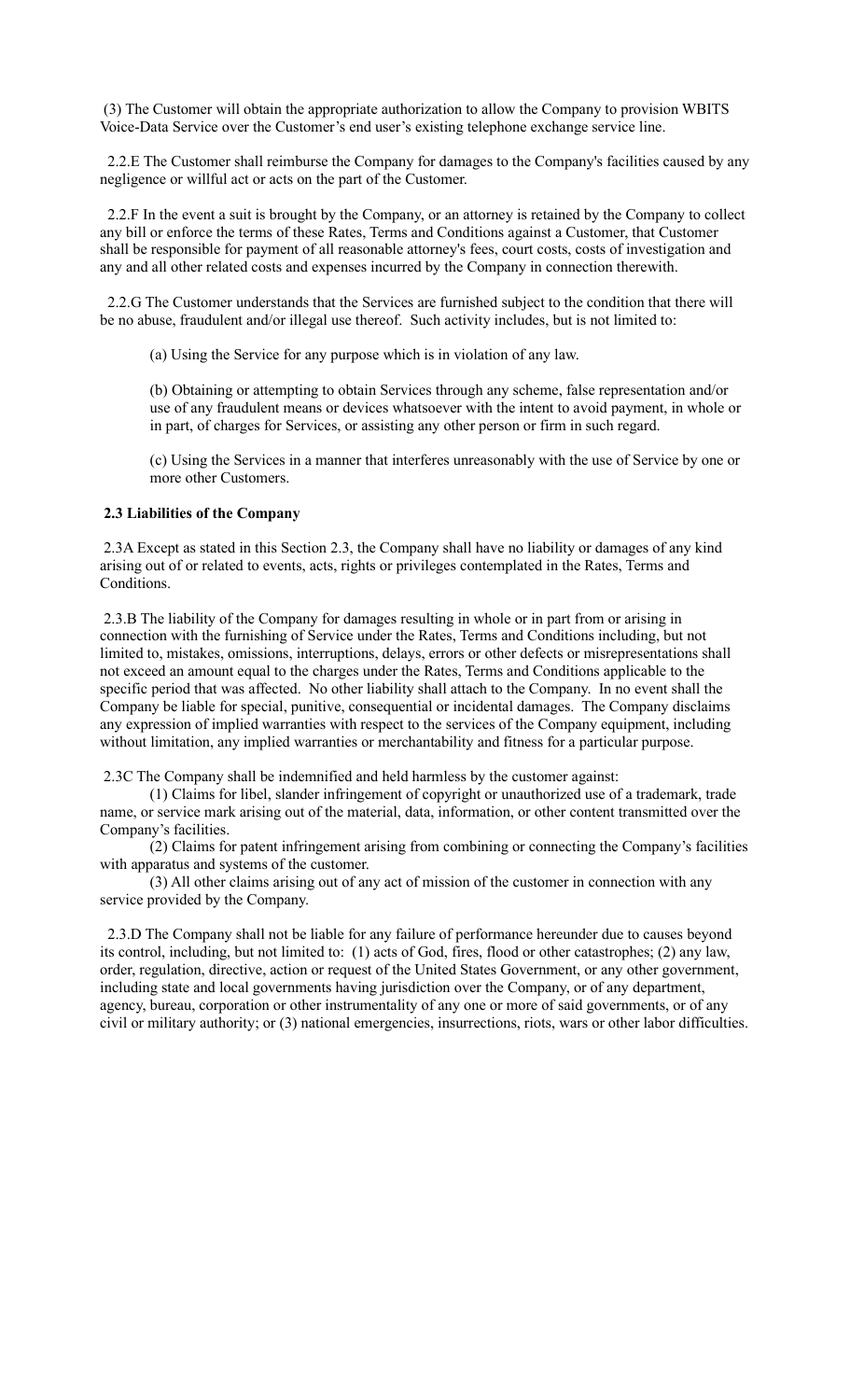## WBITS Rates, Terms, and Conditions

 2.3.E The Company shall not be liable for any act or omission of any other entity furnishing facilities, equipment, or services used by a Customer, with the Company's Services. In addition, the Company shall not be liable for any damages or losses due to the failure or negligence of any Customer or due to the failure of CPE, Customer's facilities or Customer's services.

#### **2.4 Application for Service**

 2.4.A The Customer must place an Application for Service with the Company to initiate, cancel or change the Services provided pursuant to these Rates, Terms and Conditions. The Company may require the customer to submit a formal credit application. Applications for Services must be in writing and provide, at a minimum, the following information:

 2.4.B Customer's name(s), telephone number(s) and address(es). In the case of a corporation or partnership, a designated officer or agent shall be named as the contact person for such corporation or partnership.

 2.4.C Name(s), address(es) and telephone number(s) of person(s) to whom notices from the Company to the Customer shall be addressed, if different from Section 2.4 B above.

#### **2.5 Access Service Request (ASR)**

 2.5.A The Customer shall submit an ASR setting forth the specific Services requested under the Rates, Terms and Conditions that the Customer is ordering, the terms and volume commitments the Customer is establishing, the type and volume of transport service the Customer is ordering under NECA Tariff FCC No. 5.

2.5.B Technical Standards Supplement ("TS Supplement")

 (1) The Company and the Customer shall agree to the industry technical standards applicable to the transmission of data between the Customer and the Company through use of the Company's WBITS provided pursuant to these Rates, Terms and Conditions and the Agreement. The agreed to technical standards shall be documented in the Technical Standards Supplement ("TS Supplement"). The TS Supplement shall be signed by both parties and incorporated by reference into the Agreement.

 (2) The TS Supplement can be amended, from time to time, based on mutual agreement of the Customer and the Company. If an industry standard becomes obsolete or is otherwise no longer supported by vendors associated with the Company's network, any duties with respect to technical standards are vitiated. In the event the Customer and the Company do not come to agreement regarding replacement industry standards, the Company shall choose the replacement industry standard most commonly used by the industry.

#### **2.6 Charges and Payments for Service**

#### 2.6.A Deposits

(1) The Company may, in order to safeguard its interests, require a Customer to make a suitable deposit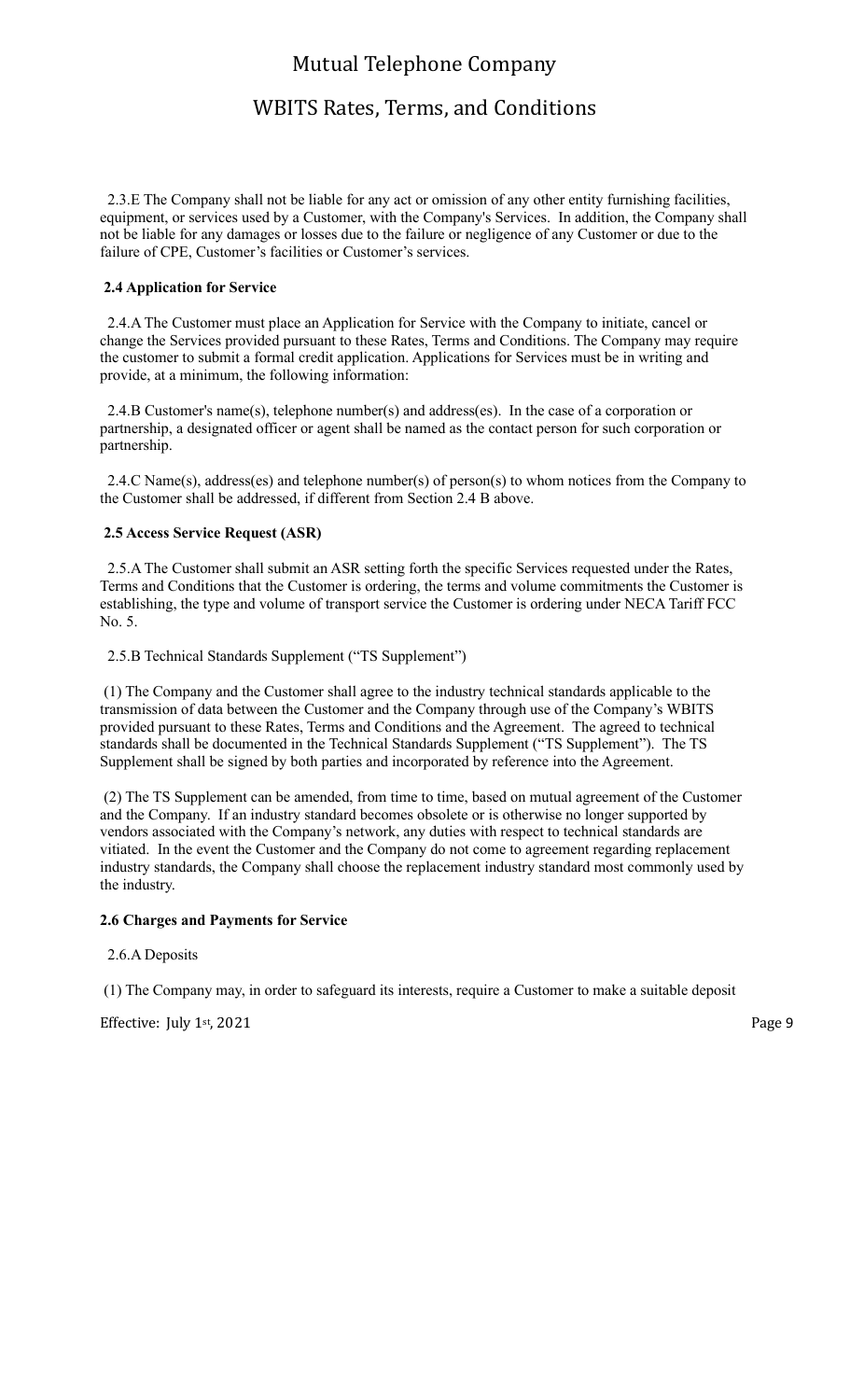or provide a surety bond or letter of credit in the amount of the required deposit as a guarantee of the payment of charges for Service. The Company shall have the right to require the Customer to make a deposit prior to or at any time after provision of any Service, not to exceed three (3) months estimated charges for said Service. The Company may increase the amount of the deposit to reflect increases in the Customer's annual bill. The Customer will receive a receipt for the deposit.

 (2) Any deposit as referred to in this Section shall be held by the Company to secure the payment of the Customer's bill. At the Company's option, the deposit may be refunded or credited to the Customer at any time prior to the termination of Service. Otherwise, the deposit will be returned to the Customer upon termination of service if all outstanding balances have been satisfied.

 (3) Interest will be paid by the Company on all sums held on deposit at the rate established statutorily for Customer deposits. The interest will be accrued for the period during which the deposit is held by the Company.

 (4) The fact that a deposit is made does not relieve the Customer from making advance payments or from complying with the Company's regulations for the payment of bills in accordance with the terms herein and does not constitute a waiver or modification of the regulations of the Company providing for the discontinuance of Service for nonpayment of any sums due the Company for Service rendered.

 (5) Upon termination of Service, and assuming deposits of the Customer are not applied as indicated in Section 2.6.A.(2), the deposit will be credited to the Customer's account and any credit balance will be refunded after all amounts due the Company have been paid.

#### 2.6.B Description of Payment and Billing Periods

 (1) Service is provided and billed on a monthly basis. Service will continue to be provided and billed on a monthly basis until canceled by the Customer through prior written notice given to the Company.

 (2) The Company shall bill in advance charges for all services to be provided during the ensuing billing period.

 (3) Adjustments for the quantities of Services established or discontinued in any billing period beyond the minimum period set forth for Services in other sections of the Rates, Terms and Conditions will be prorated to the number of days based on a 30 day month.

#### 2.6.C Taxes and Other Charges

 (1) In addition to payment for Services, Customer must pay all taxes, fees, surcharges and other charges that the Company bills Customer related to Services. Taxes and surcharges will be in the amounts that federal, state and local authorities require the Company to bill the Customer. The Company will not provide advance notice of changes to taxes and surcharges, except as required by applicable law. All such taxes and charges shall be separately shown and charged on bills rendered by Company or its billing agent.

#### 2.6.D Federal Universal Service Charge (FUSC)

 (1) Services are an interstate telecommunications services purchased by the Customer for use as a component of Internet Service, a non-telecommunications service and are thus subject to the Federal Universal Service Contribution Factor ("FUSC") assessed by the Company at the current quarterly contribution factor established for the quarter by the FCC pursuant to See 47 C.F.R. § 54.709(a). The FUSC charge is assessed at the quarterly contribution factor in effect on the bill date for charges billed for Services. The FUSC owed by the Customer under the Rates, Terms and Conditions shall be equal to the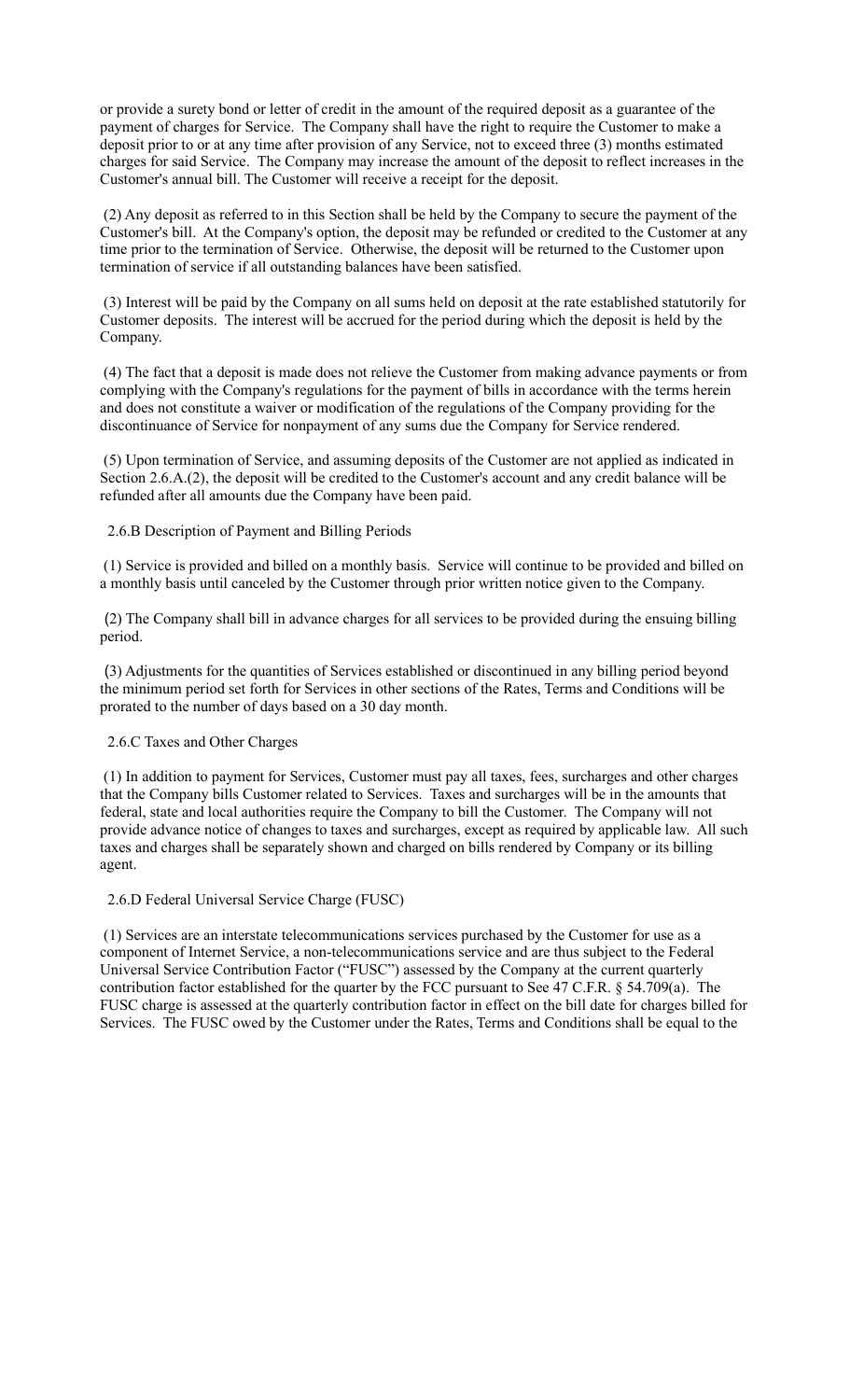## WBITS Rates, Terms, and Conditions

Services billed multiplied by the current quarterly FUSC factor.

2.6.E Payment and Late Payment Charge

 (1) Payment will be due as specified on the Customer bill. Commencing after that due date, a late charge of up to the highest interest rate allowable by state law will be applied to all amounts past due.

 (2) Collection procedures and the requirement for a deposit are unaffected by the application of a late payment charge. The late payment charge does not apply to unpaid balances associated with disputed amounts. Undisputed amounts on the same bill are subject to the late payment charge if unpaid and carried forward to the next bill.

 (3) Service may be denied or discontinued at the Company's discretion for nonpayment of amounts due the Company past the due date as specified in Section 2.6.E.(1). Restoration of Service will be subject to all applicable installation charges.

 (4) When payment for service is made by check, draft or other negotiable instrument, a reasonable handling charge of \$50.00 will be assessed for each time such item is returned unpaid to the Company for any reason except to the extent limited by law.

2.6.F Credit Allowance/Service Interruptions

 (1) Credit for failure of Service will be allowed only when failure is caused by or occurs in the Company's facilities or equipment owned, provided and billed for by the Company. Upon reasonable notice, the facilities provided by the Company shall be made available to the Company for testing and adjustments as may be necessary to maintain them in satisfactory condition. No interruption allowance for service credit will be granted for the time during which such tests and adjustments are made. No credit will be allowed for relinquishing of facilities in order to perform routine maintenance.

 (2) Credit allowances for failure of Service or equipment starts when the Customer notifies the Company of the failure and ceases when the operation has been restored. No credit shall be allowed for an interruption of less than 24 hours.

 (3) The Customer shall notify the Company of failures of Service or equipment and make reasonable attempts to ascertain that the failure is not caused by Customer premises equipment or Customer provided facilities, any act, or omission of the Customer or in wiring or equipment connected to the Customer's terminal.

(4) Only those portions of the Service or equipment operation disabled will be credited.

 (5) A credit allowance will not be given for interruptions caused by the negligence or willful act of the Customer, or interruptions caused by failure of equipment or service not provided by the Company. A credit allowance also will not be given for any failure of performance hereunder due to causes beyond its control, including, but not limited to: (1) acts of God, fires, flood or other catastrophes; (2) any law, order, regulation, directive, action or request of the United States Government, or any other government, including state and local governments having jurisdiction over the Company, or of any department, agency, bureau, corporation or other instrumentality of any one or more of said governments, or of any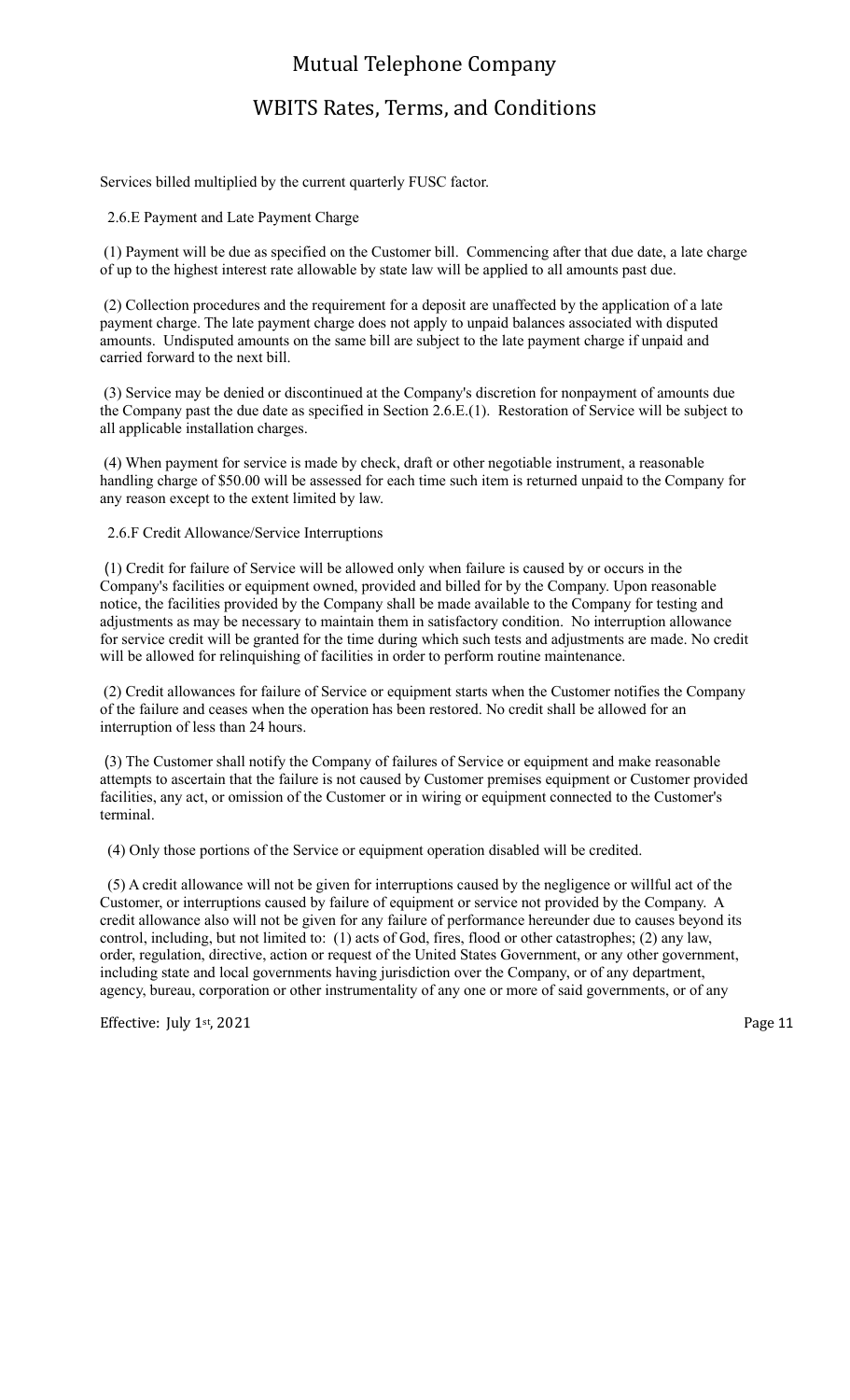civil or military authority; or (3) national emergencies, insurrections, riots, wars or other labor difficulties.

#### 2.6.G Service Interruption Measurement

 (1) In the event of an interruption of Service that exceeds the minimum requirements set forth in this Section 2.6 F(2), the Company shall make a credit allowance at the Customer's request for a pro rata adjustment of all Service charges billed by the Company for Services rendered inoperative by the interruption. The credit allowance will be computed by dividing the duration of the Service interruption measured in 24 hour days, from the time the interruption is reported to the Company, by a standard 30 day month, and then multiplying the result by the Company's fixed monthly charges for each interrupted Service.

#### **2.7 Termination or Denial of Service by the Company**

 2.7.A The Company may, immediately and without notice to the Customer, and without liability of any nature, temporarily deny, terminate, or suspend Service to any Customer:

 (1) In the event such Customer or its agent: (a) willfully damages the Company equipment, interferes with use of the Company's Service by other Customers of the Company; (b) unreasonably places capacity demands upon the Company's facilities or Service; or (c) violates any statute or provision of law, or any rule or regulation of any state or federal regulatory agency relating to communications; or (d) otherwise fails to comply with the provisions of these Rates, Terms and Conditions or applicable law; or

 (2) In the event a Customer becomes insolvent, is the subject of any formal legal proceeding commenced in a court involving a voluntary or involuntary petition or proceeding in bankruptcy, seeks protection or relief from creditors in a formal legal proceeding after a filing for such relief, or executes an assignment for the benefit of creditors; or

 (3) In the event the Company determines that any Service is being used fraudulently or illegally, whether by a Customer or its agent.

 (4) In the event the end user customer served by the Customer by Voice-Data WBITS terminates local exchange service provided by the Company, the Company will terminate provision of WBITS Service to the Customer for the line serving the end user customer. It is the responsibility of the Customer to inform its end user customers that the Customer's service to the end user customer will be terminated immediately in the event of cancelation by the end user customer of local exchange service provided by the Company or termination of local exchange service by the Company, whether temporary or permanent, for any lawful reason.

#### **2.8 Billing Disputes**

 (1) If Customer believes Customer has been billed by the Company in error, Customer must contact the Company within 60 days of the date of the bill which contains the disputed charge. Refunds or adjustments will not be issued for any charge that is more than 60 days old at the time Customer notifies the Company. Customer may withhold from payment to the Company the disputed portion of any bill pending resolution of the dispute. Customer must pay all non-disputed charges on the bill by the due date indicated on the bill. The Company will notify Customer of the results of its inquiry, and either adjust the billing, issue a credit, or notify Customer that all or a portion of the disputed amount is still owed. Customer will be required to pay such amount within 15 days thereafter, and if Customer fails to pay this amount within the time required, Customer's account will be deemed past due and unpaid and Customer's Service will be subject to termination. Any payments Customer withholds pending resolution of the dispute may be subject to a late payment charge at the highest interest rate allowable by law applied to past due amounts.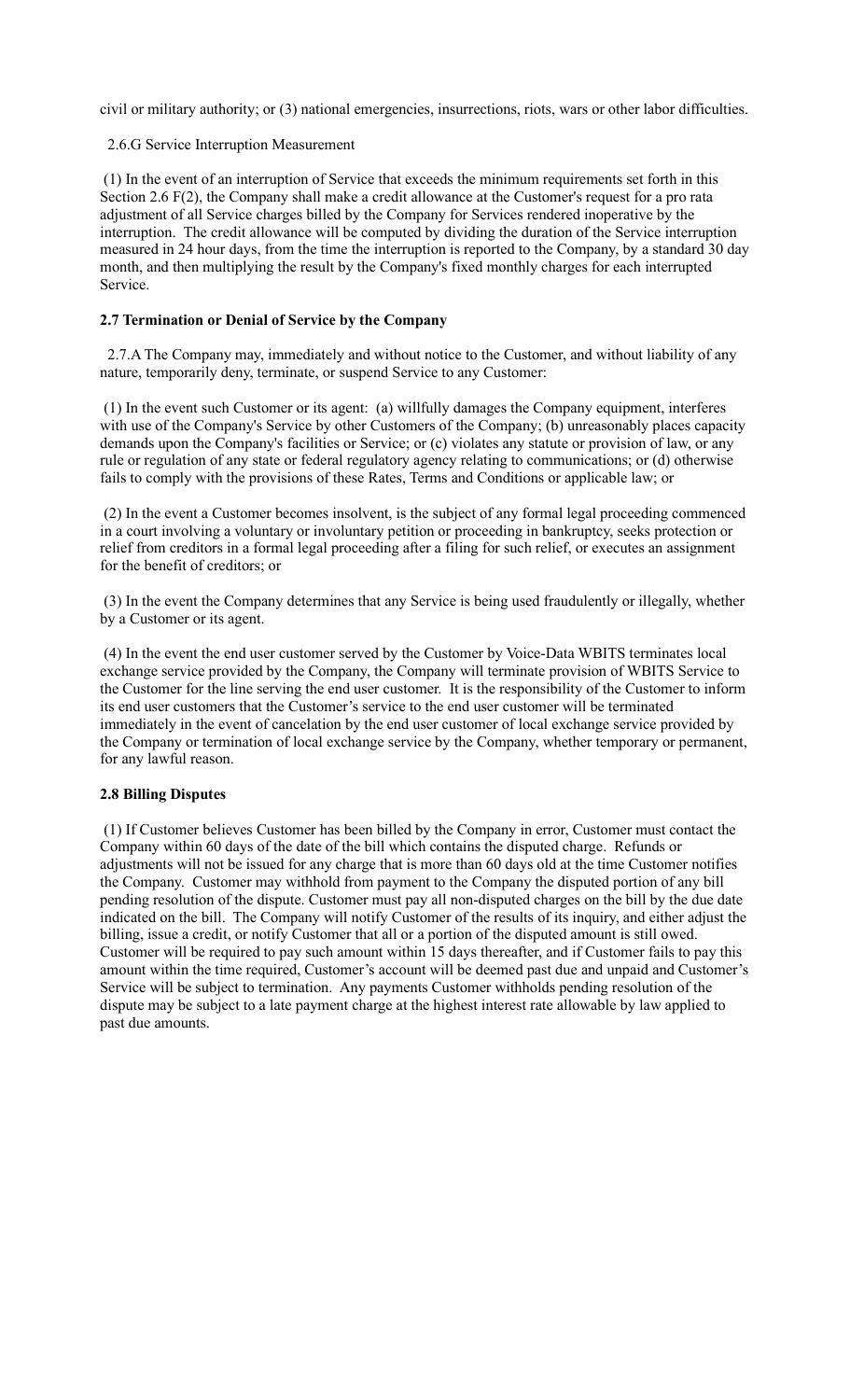## WBITS Rates, Terms, and Conditions

#### **2.9 Limitations**

2.9.A WBITS ADSL Limitations.

 (1) WBITS ADSL Access Service is available as voice-data service option as described in Section 3, following. Where suitable facilities exist, the Company will offer WBITS ADSL Access Service at the maximum upstream (i.e., from the customer's equipment up to the DSL Access Service Connection Point) and downstream (i.e., from the DSL Access Service Connection Point down to the customer's equipment) speeds as specified in section 4.

 (2) These peak speeds are not guaranteed by the Company due to factors that may affect the actual speeds delivered, including the WBITS ADSL Access Service customer's distance from the Company Serving Wire Center, condition of the existing exchange service facilities, and any capacity limitations in the Company's or Customer's network design. The Company does not provide CPE in conjunction with the WBITS ADSL Access Service offering.

 (3) WBITS ADSL Access Service will be furnished where suitable facilities exist as determined by the Company. The Company will identify its ADSL-equipped Serving Wire Centers, DSL Access Service Connection Point Serving Wire Centers, and, if applicable, DSL Transport Hub Serving Wire Centers in the NATIONAL EXCHANGE CARRIER ASSOCIATION, INC. Tariff FCC No. 4. WBITS ADSL Access Service will be provided over existing Company local exchange service facilities. When the customer orders WBITS ADSL Voice-Data, the rates and regulations for WBITS ADSL Access Service are in addition to any rates and regulations that apply for the associated local exchange service line provided under the terms and conditions in the Company's general and/or local exchange service tariffs. The Company will automatically disconnect the WBITS ADSL Access Service Voice-Data when the associated local exchange service line is disconnected for any reason.

 (4) Rates and regulations for interstate Special Access Services or Public Packet Data Network Services, provided under NECA Tariff FCC No. 5 will apply for the access service(s) provided between the CDP and the Company's DSL Access Service Connection Point.

#### **3. Description of Service**

#### **3.1 General**

 (1) Wireline Broadband Internet Transport Service ("WBITS") enables data traffic generated by a Customer-provided modem to be transported from the premises of the Company's end user customer to the Company's DSL Access Service Connection Point using the Company's local exchange service facilities. A DSL Access Service Connection Point is an interconnection point designated by the Company at which the Customer may interconnect WBITS ADSL Access Services provided by the Company under the Rates, Terms and Conditions provided herein with transmission facilities ordered by the Customer under the Company's offerings under NECA Tariff FCC No. 5. The DSL Access Service Connection Point aggregates WBITS data.

3.1.A DSL Access Service Connection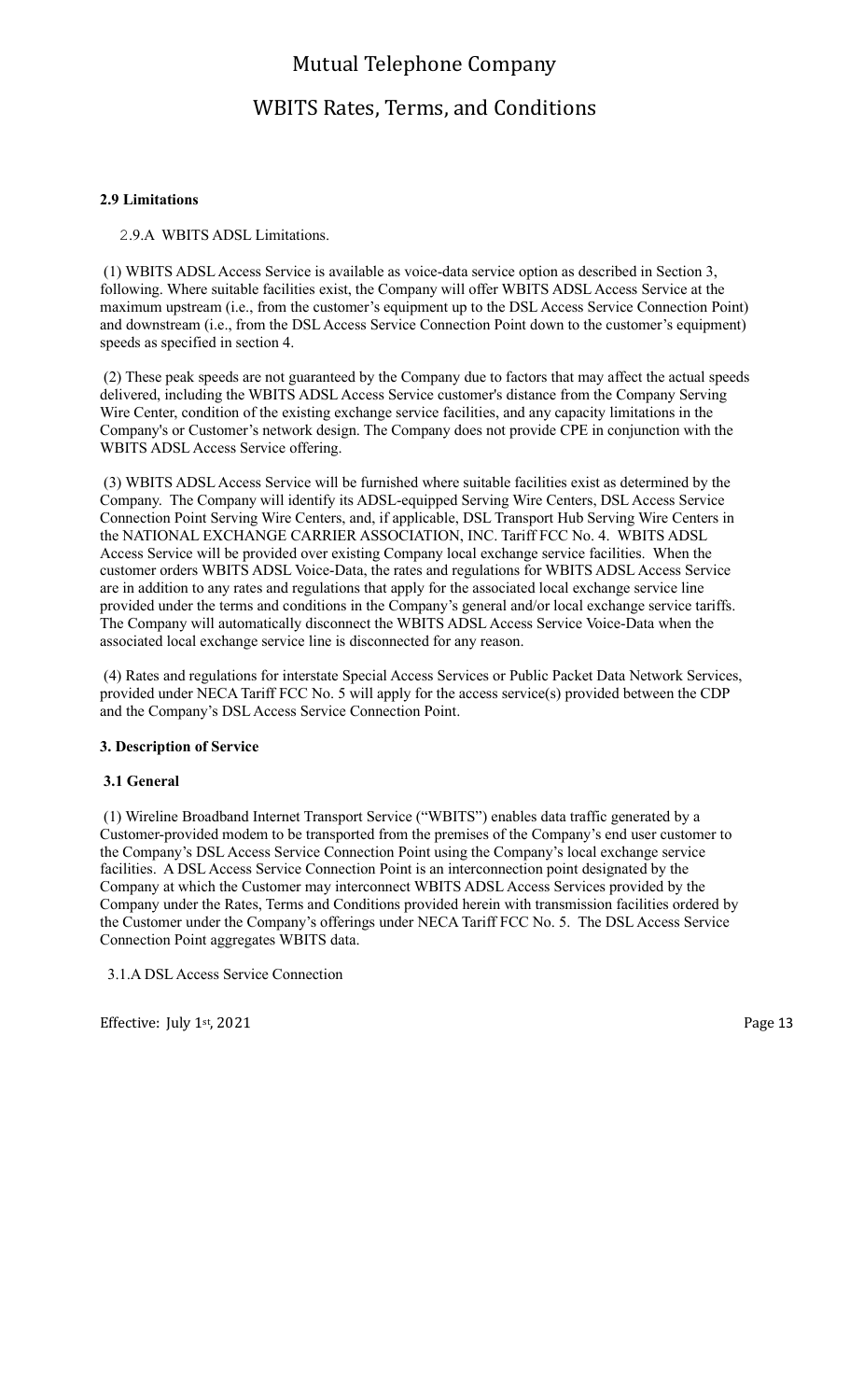(1) The Company offers transport of Network Service Provider traffic between the Network Service Provider's designated premises and the DSL Access Service Connection Point through transport offerings under regulations in NECA Tariff FCC No. 5, as listed at Section 2.1 above, and depend on technical capability notwithstanding listing in NECA Tariff FCC No. 5.

3.1.B Designated End User Premises

 (1) The Company's WBITS allows Customers to establish broadband Internet connections to the Customer's designated end user customer premises.

 (2) The connection speed or "sync rate" is between the Network Interface Device ("NID") at the Customer's designated end user customer premises and the packet-mode data modem equipment. Actual data transfer or throughput may be lower than the sync-rate due to Internet congestion, server or router speeds, protocol overheads, end user use of multiple applications and other factors that may not be under the Company's control.

 (3) WBITS will be provided by the Company subject to the availability and limitations of Company wire centers and outside plant facilities.

#### **3.2 WBITS Service Classes and Options**

3.2.A WBITS Service Classes

 (1) WBITS is provided by the Company based on Asymmetric Digital Subscriber Line Access Service ("ADSL") or Synchronous Digital Subscriber Line Access Service ("SDSL").

3.2.B WBITS Service Options

(1) Each WBITS Service Class is available as Voice-Data WBITS.

#### **3.3 WBITS Provisioning**

3.3.A Responsibility of the Company

(1) WBITS will be provisioned over existing Company local exchange service lines.

 (2) The Company will determine if the associated local exchange service line are suitable for use with the WBITS Class and Option ordered by the Customer. Service will not be provided on lines that are not suitable for WBITS or on lines that produce interference with other services provided by the Company.

 (3) The Company will provision and maintain WBITS for the Customer between the NID at the Customer's designated end user customer premises and the Customer's DSL Access Connection Point as designated by the Company

 (4) The Company reserves the right to temporarily interrupt WBITS for wire center or network maintenance, software updates, and in emergency situations. No credit allowance will be applied for service interruption.

#### 3.3.B Responsibility of the Customer

 (1) The Customer is responsible for obtaining and installing compatible Customer end user CPE (DSL modems and/or routers) used for connection to Company WBITS.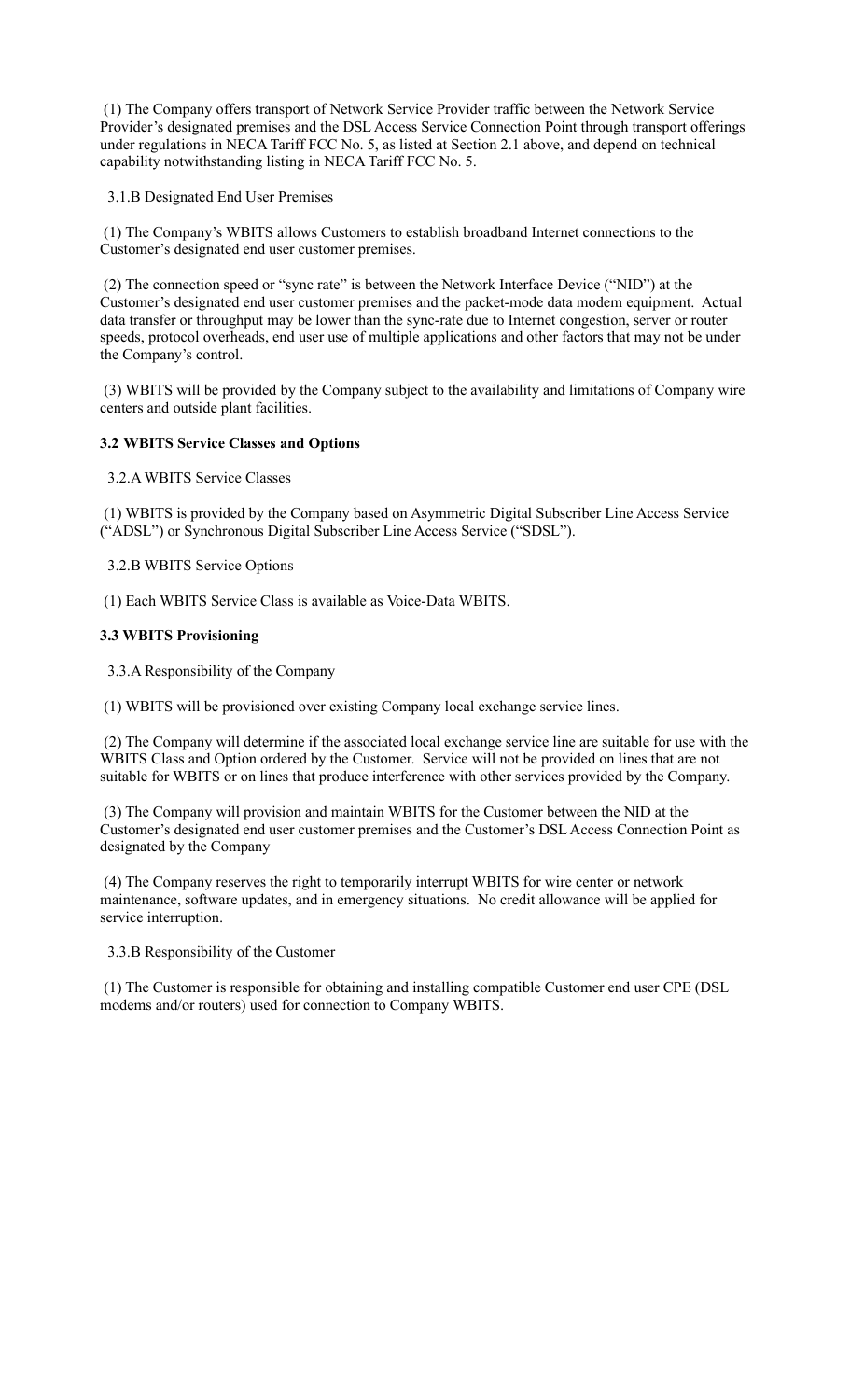# WBITS Rates, Terms, and Conditions

 (2) The Customer is responsible for ensuring the continuing compatibility of CPE at the end user premises. The Customer shall be responsible for any expenses incurred for required changes to Customer and/or end user equipment or facilities in order to make such equipment or facilities compatible with Company WBITS.

 (3) The Customer is responsible for providing the Company with the necessary information to provision the WBITS to its end user customers.

 (4) The Customer ordering WBITS on behalf of its end user customers must obtain and maintain record of a letter of agency authorizing the Customer to act as the agent of the end user subscriber. Upon request from the Company, the Customer will provide the Company with a copy of the letter of agency.

 (5) The Customer must have connectivity to the Company's Special Access Service or Public Packet Data Network Service where the Customer chooses to purchase WBITS. The rates and charges for Special Access High Capacity Service or Public Packet Data Network Service pursuant to NECA Tariff FCC No. 5 are in addition to the rates and charges for WBITS as set forth in these Rates, Terms and Conditions.

 (6) The Customer will obtain the appropriate authorization to allow the Company's employees or agents to enter the Customer's designated end user customer premises at any reasonable hour for the purpose of installing, inspecting, repairing or removing the NID or drop associated with WBITS.

 (7) The Customer is responsible for providing all customer support, marketing, billing, ordering and repair to and for its end users.

(8) The Customer is responsible for all dealings with its end user customers.

(9) The Customer shall at all times be the Company's customer of record with respect to all Services purchased hereunder and shall be responsible for payment to Company. Customer retains all responsibility for billing its end user customers and for any claim an end user customer may make concerning unauthorized billing.

#### **3.4 Rate Regulations**

3.4.A Rate Elements

 (1) There are two types of rates and charges applicable to WBITS. These rates are a monthly WBITS line rate and a monthly WBITS Access Service Minimum Charge.

#### 3.4.B Monthly WBITS Line Rates

 (1) The monthly WBITS Line Rate applies each month or fraction thereof for each local exchange service line equipped with WBITS.

 (2) For purposes of application of the Monthly WBITS Line Rate, WBITS may be ordered under any of the following options that are offered by the Company as indicated.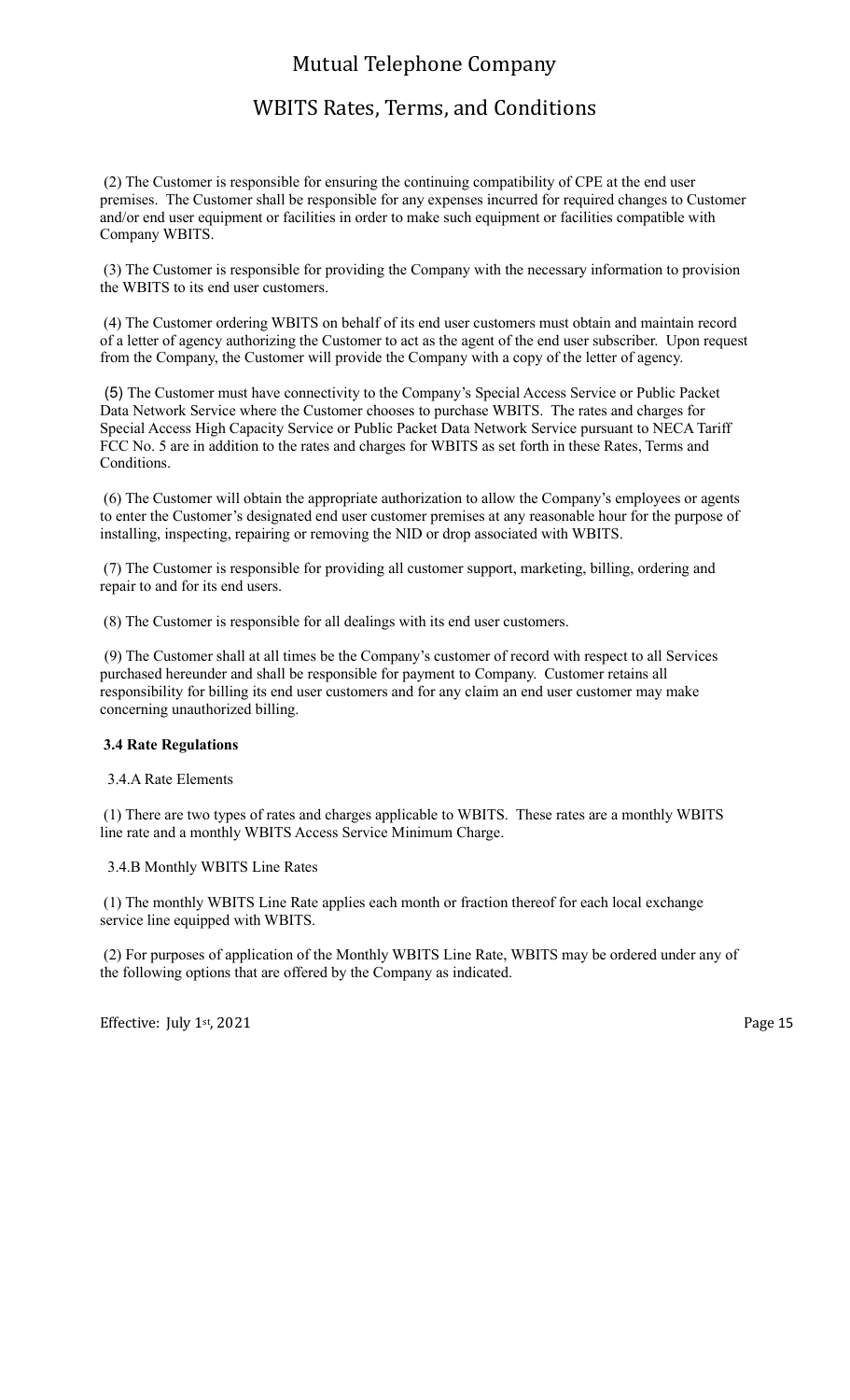(3) Monthly Rates Without Discount - Customers may order WBITS at a monthly rate without discount. Monthly rates apply without any volume or term commitment. There is no minimum period for WBITS under this option.

 (4) Monthly Rates with Discount – Customers may order WBITS at a monthly rate with volume and /or term discounts. Volume and term commitments are specified below.

3.4C Monthly WBITS Access Service Minimum Charge

(1) The monthly WBITS Access Service Minimum Charge applies each month or fraction thereof in order to provide local exchange service lines equipped with WBITS.

3.4.D Changes

 (1) All changes to existing WBITS (e.g., a change of Network Service Provider and restoral of the WBITS following a disconnect for non-payment of charges and/or a disconnect of the associated local exchange service line for any reason), will be treated as a discontinuance of the existing service and an installation of a new service. No charges will be assessed for changes in speed or changes from one Service Class to another Service Class.

3.4.E Minimum Period

 (1) Unless subject to a term commitment, the minimum period for which WBITS is provided to a Customer and for which charges are applicable is one (1) month.

- 3.4.F Moves
- (1) A move involves a change in the physical location of one of the following:
	- The Point of Termination at the Customer designated end user customer premises
	- The Customer's designated end user customer premises

 (2) The charges for the move are dependent on whether the move is to a new location within the same building or to a different building.

(a) Moves within the Same Building

- 1)When the move is to a new location within the same building, there is no charge for the move.
- $-2)$
- (b) Moves to a Different Building
	- 1)Moves to a different building will be treated as a discontinuance and start of service. New minimum period requirements will be established for the new services. The Customer will also remain responsible for satisfying all outstanding minimum period charges for the discontinued service.

3.4.G Individual Case Basis ("ICB") Offerings

 (1) Specialized Service or Arrangements may be provided by the Company, at the request of a customer, on an Individual Case Basis if such service or arrangements meet the following criteria: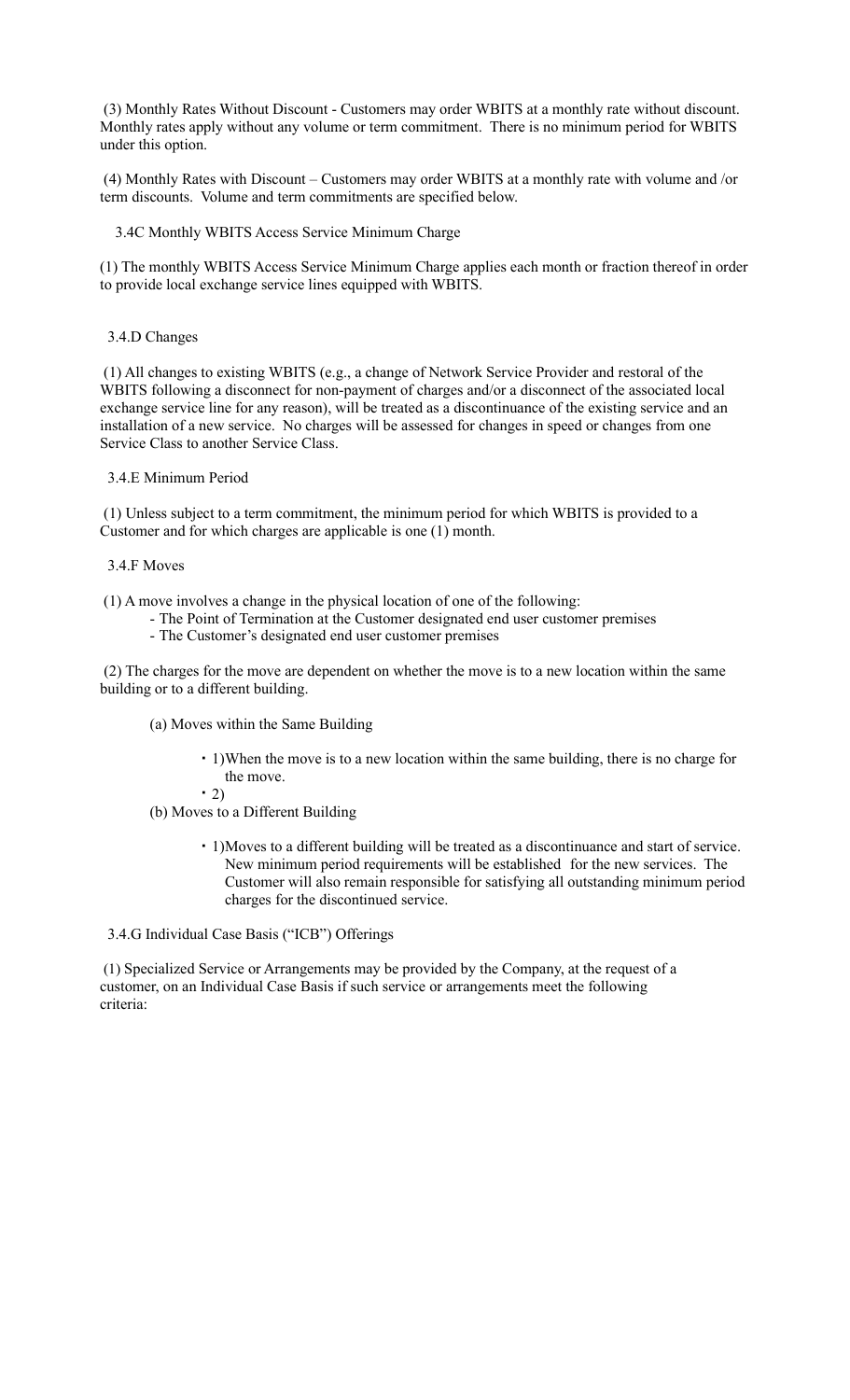## WBITS Rates, Terms, and Conditions

- The requested service or arrangements are not offered under other sections of these rates, terms and conditions.

- The facilities utilized to provide the requested service or arrangements are of a type normally used by the Company in furnishing its other services.

- The requested service or arrangements are compatible with other Company services, facilities, and its engineering and maintenance practices.

- This offering is subject to the availability of the necessary Company personnel and capital resources.

 (2) Rates and charges and additional regulations if applicable, for Specialized Service or Arrangements are provided on an Individual Case Basis (ICB).

#### **3.5 WBITS Wholesale Pricing Plan**

3.5.A General

 (1) The Services offered under WBITS are provided at wholesale rates to the Customer under the conditions listed below.

 (2) The Customer purchases WBITS ADSL Access Service for the purpose of combining these telecommunications services with its own information service(s) to create a new retail service for sale to its end user Customer(s).

 (3) In addition to the obligations previously specified in this document, the Customer assumes the following obligations:

 (a) The Customer will deal directly with its end user customers with respect to all matters pertaining to the service provided, including marketing, sales, ordering, installation, maintenance, trouble reporting, repair, billing and collections. The Customer will not direct its end users to contact the Company for any aspect of the service the Customer provides.

 (b) The Customer will submit orders for WBITS to the Company in a format and manner designated by the Company.

 (c) The Customer will obtain the appropriate authorization to allow the Company to provision WBITS ADSL Voice-Data Access Service over the Customer's end user's existing telephone exchange service line.

 (4) Services provided under the WBITS are available under a WBITS Monthly Plan at the rates and charges specified in Section 4.1., following,

(5) An Access Order Charge will not apply:

- To establish a new WBITS Monthly Plan, WBITS Term Plan or WBITS Volume Pricing Plan.
- To change an existing WBITS Term Plan or WBITS Volume Pricing Plan.

- To convert from an existing WBITS Monthly Plan to a WBITS Term Plan and vice versa.

- To terminate an existing WBITS Monthly Plan, WBITS Term Plan, or WBITS Volume Pricing

Effective: July 1<sup>st</sup>, 2021 Page 17

Plan.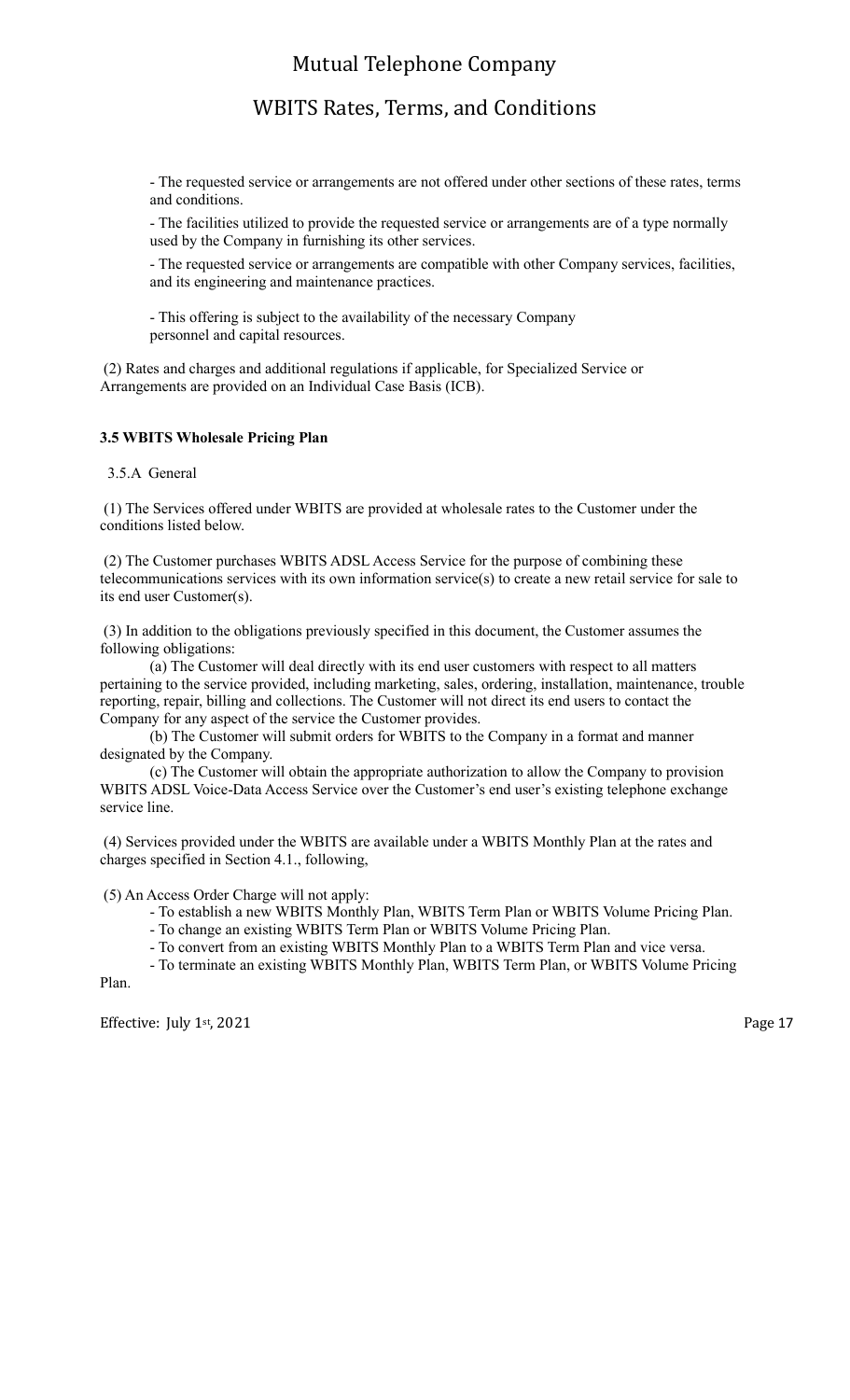(6) A monthly charge applies for each WBITS ADSL Access Service line as specified in section 4.1.A.

#### 3.5.B WBITS Term Plan

#### (1) Description

 (a) The WBITS Term Plan provides the Customer with reduced rates based on the length of the Customer's term commitment and its selected pricing plan for all of the Customer's WBITS ADSL Access Service lines provided in the Company's study area. The WBITS Term Plan is available for term length of 5 years. When the Customer subscribes to a WBITS Term Plan, all in-service WBITS ADSL Access Service lines, including all Classes and Options provided out of and subsequently installed in the Company's study area will be billed the rates and charges specified in Section 4.1, following, for the length of the term commitment. The WBITS Term Plan discount does not apply to any rate elements other than the monthly recurring WBITS Monthly Line Charges specified in Section 4.1.A, following.

 (b) If the Company changes the rates specified in Section 4.1, following, during the term of a commitment period, the new rates will automatically be applied for the remainder of the current commitment period.

 (c) At the end of the WBITS Term Plan, the Customer may elect to establish a new WBITS Term Plan commitment, convert to the rates available under the WBITS Monthly Plan, or discontinue service. If the Customer does not make an election by the end of the WBITS Term Plan, the rates for all in-service WBITS ADSL Access Service lines will automatically be converted to the rates available under the WBITS Monthly Plan specified in Section 4.1.A, following.

 (d) Available WBITS Term Plan commitment levels and associated discounts are specified in Section 4.1.B (1), following.

(e) A WBITS Term Plan is subject to payment for early termination as described in 3.5.B (3), below

(2) Termination without Liability

 (a) A Customer may terminate a WBITS Term Plan commitment without the application of a termination liability charge if the Company increases the WBITS Term Plan rates described in Section 4.1, following, during the term of the existing commitment. The Customer has 90 days following such rate increase to notify the Company in writing of its intent to terminate its WBITS Term Plan commitment under this section; otherwise, the increased rates will apply for the remainder of the commitment period.

#### (3) Termination with Liability

 (a) If the Customer elects to terminate its WBITS Term Plan prior to the end of the commitment period for any reason other than specified in 3.5.B (2), above, a termination liability charge will apply. If the WBITS Term Plan is terminated prior to the end of the commitment period, the Company will bill the Customer a charge equal to 20% times the monthly WBITS Charge per ADSL Access Service Line multiplied by the number of months remaining in the commitment period. Termination of an individual WBITS ADSL Access Service line does not constitute termination of the WBITS Term Plan.

 (b) WBITS Monthly Plan rates as described in Section 4.1.A, following, will apply to all in-service WBITS Access Lines following the early termination of a WBITS Term Plan.

#### (4) WBITS Volume Pricing Plan

(a) The WBITS Volume Pricing Plan ("WBITS VPP") is an optional pricing plan that provides the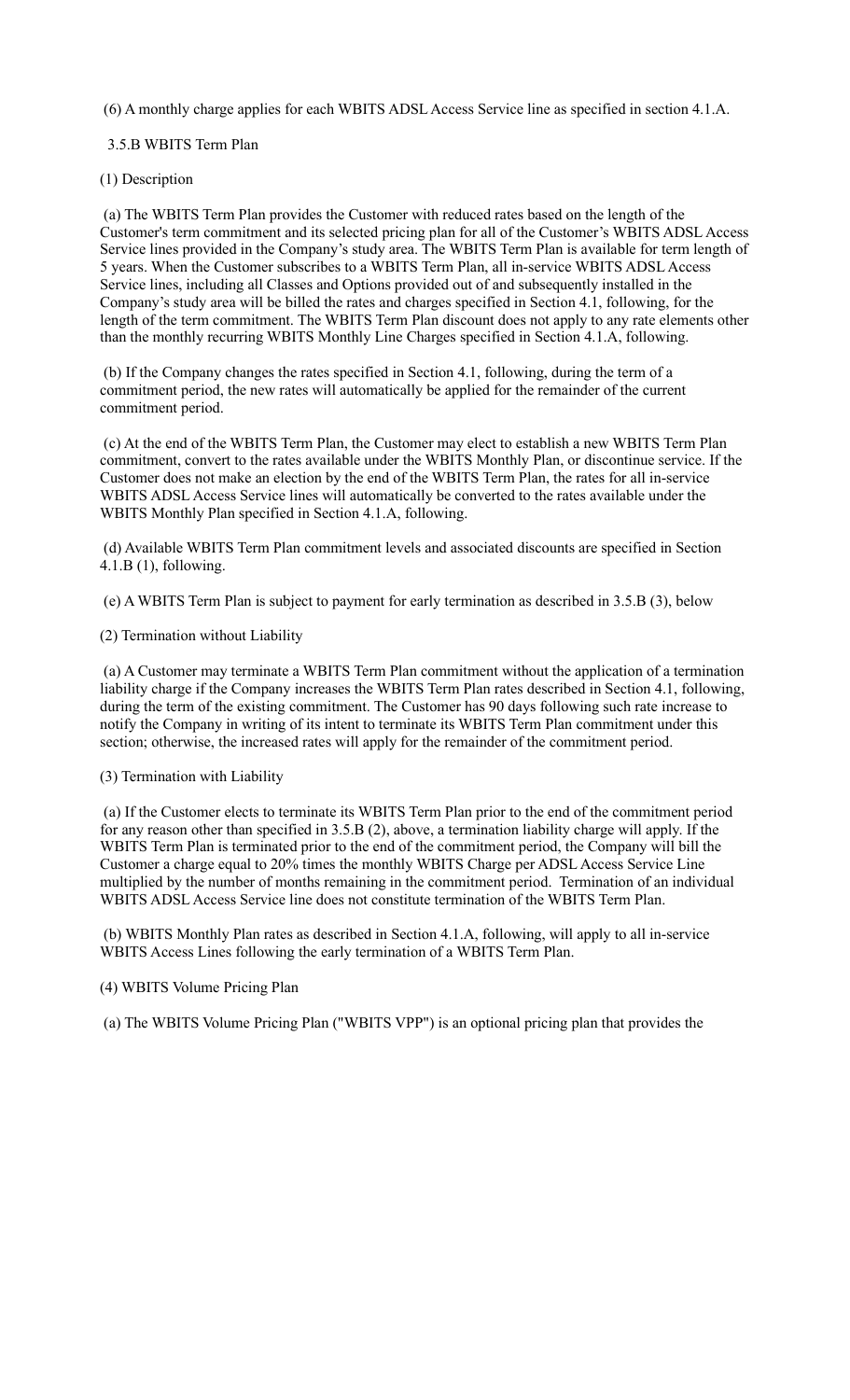## WBITS Rates, Terms, and Conditions

WBITS Term Plan Customer with a discount applied against the monthly WBITS ADSL Line Charges for all of its in-service lines in the Company's study area. In order to subscribe to and retain the WBITS VPP, the Customer must have a WBITS Term Plan commitment with the Company. The amount of the WBITS VPP discount applied is based on the level of the monthly volume commitment selected by the WBITS Term Plan Customer. The WBITS VPP discount does not apply to any rate elements other than the monthly recurring WBITS Monthly Line Charges specified in Section 4.1.A, following.

 (b) The Customer will select its monthly volume commitment level based on its projected combined number of monthly in-service WBITS ADSL Access Service lines within the Company's study area.

 (c) In-service WBITS ADSL Access Service lines billed under the WBITS Monthly Plan are not eligible for the WBITS VPP discount.

 (d) Available WBITS VPP commitment levels and associated discounts are specified in Section 4.1.B (2), following.

 (e) The Customer may order the WBITS VPP at the same time it establishes a WBITS Term Plan commitment or at any time prior to the expiration of the existing WBITS Term Plan. The WBITS VPP monthly commitment and discount applies for the balance of the WBITS Term Plan commitment period and ends when: (1) the WBITS Term Plan is terminated by the Customer, (2) the WBITS VPP is terminated by the Customer, or (3) the WBITS Term Plan commitment is satisfied.

 (f) Each month on the bill date, the Company will determine if the WBITS Term Plan Customer achieved its monthly volume commitment level of in-service WBITS ADSL Access Service lines. In any month in which the monthly volume commitment was not met, the Company will bill the Customer a WBITS VPP shortfall charge of \$10.00 per line for each line below its volume commitment level. The following example illustrates the application of the shortfall charge for a WBITS WPP Term plan Customer that selected a monthly volume commitment level of 5,000 lines. If on the bill date, the Customer had achieved only a total of 4,750in-service lines, the Company would assess a shortfall charge of \$2,500.00 (250 lines x \$10.00 per line). The shortfall charge would be in addition to the applicable discounted billing for the 200 in-service lines.

 (g) Upon providing thirty (30) days written notice to the Company, a Customer with an existing WBITS VPP will be permitted to terminate its existing volume commitment on a prospective basis as described herein. When the Customer elects to terminate its existing WBITS VPP for any reason, it will be prohibited from establishing a new WBITS VPP commitment with the Company within the ninety (90) days following such termination. During this 90-day period, the Customer will not be eligible for any WBITS VPP discounts.